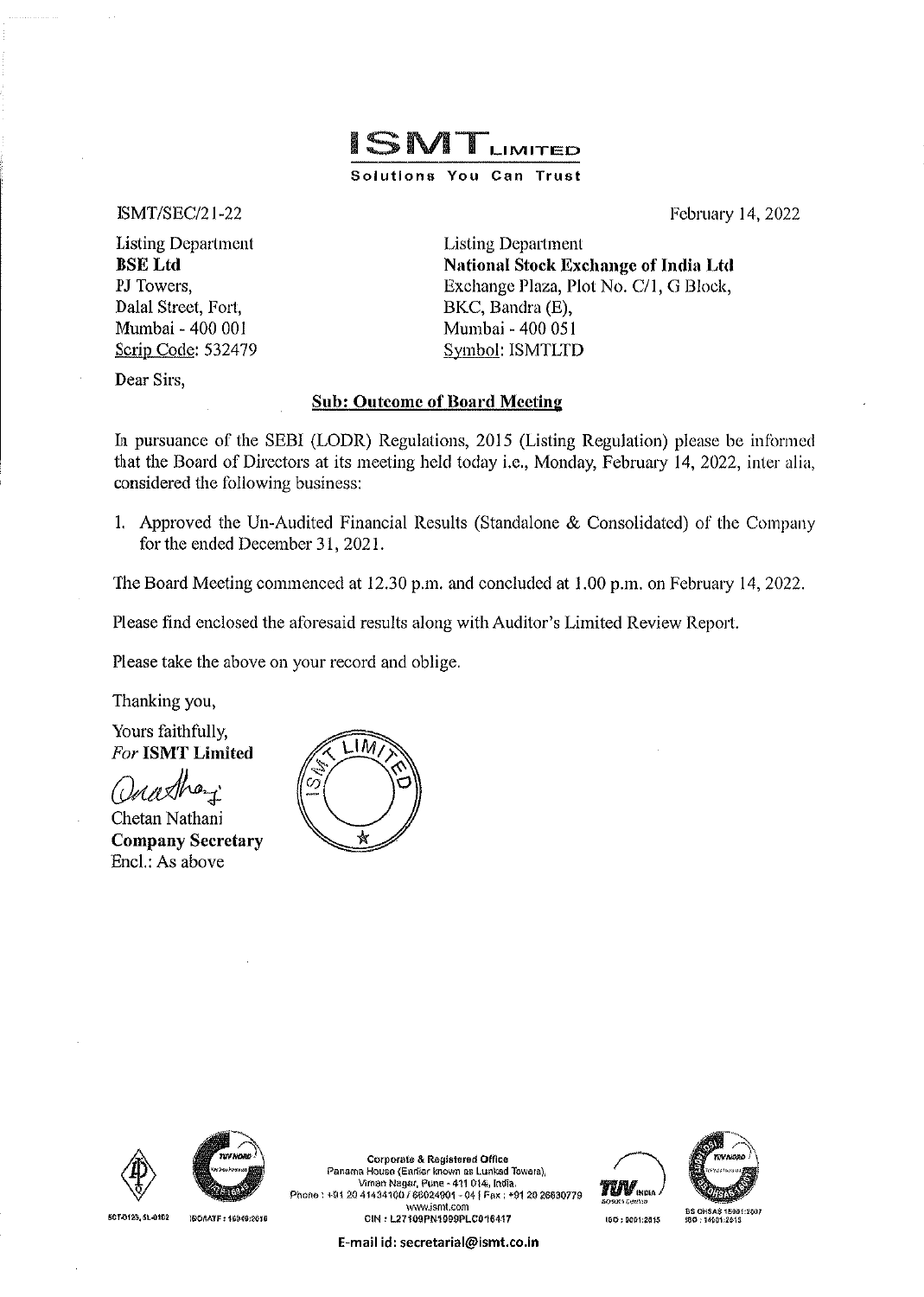# $\bigcap_{i} N_i \vee \bigotimes_{\mathcal{C}} C_i$  Chartered Accountants

Independent Auditor's Review Report on standalone unaudited quarterly and year to date financial results of ISMT Limited Pursuant to the Regulation 33 of the SEBI (Listing Obligations and Disclosure Requirements) Regulations, 2015 as amended

To, The Board of Directors, ISMT Limited.

- 1. We have reviewed the accompanying Statement of Standalone Unaudited Financial Results of ISMT Limited ("the Company"), for the quarter ended December 31, 2021 and for the year to date period from April 1, 2021 to December 31, 2021 ("the Statement"), attached herewith, being submitted by the Company pursuant to the requirement of Regulation 33 of the SEBI (Listing Obligations and Disclosure Requirements) Regulations, 2015, as amended ('Listing Regulations'), which has been initialed by us for the purpose of identification.
- 2. This Statement, which is the responsibility of the Company's management and approved by the Board of Directors in their respective meeting held on February 14, 2022 has been prepared in accordance with the recognition and measurement principles laid down in Indian Accounting Standard (Ind AS) 34 "Interim Financial Reporting" prescribed under Section 133 of the Companies Act, 2013 read with relevant rules issued thereunder and other accounting principles generally accepted in India. Our responsibility is to express a conclusion on the Statement based on our review.
- 3. We conducted our review of the Statement in accordance with the Standard on Review Engagements (SRE) 2410 "Review of Interim Financial Information Performed by the Independent Auditor of the Entity", issued by the Institute of Chartered Accountants of India. A review of interim financial information consists of making inquiries, primarily of persons responsible for financial and accounting matters, and applying analytical and other review procedures. A review is substantially less in scope than an audit conducted in accordance with Standards on Auditing specified under section 143 (10) of the Companies Act, 2013 and consequently does not enable us to obtain assurance that we would become aware of all significant matters that might be identified in an audit. Accordingly, we do not express an audit opinion.

## 4. Material Uncertainty Related to Going Concern:

**DAN V &** 

ed Account

The Company has accumulated losses and its net worth has been fully eroded, the company has incurred net cash loss during the quarter and nine months ended December 31, 2021 and previous years and the company's current liabilities exceeded its current assets as at December 31, 2021. These conditions indicate the existence of a material uncertainty about ર્દ્રાણે Company's ability to continue as a going concern. However, the standalone financial results of the company have been prepared on a going concern basis for the reasons stated withe Note No. 7 of the Statement.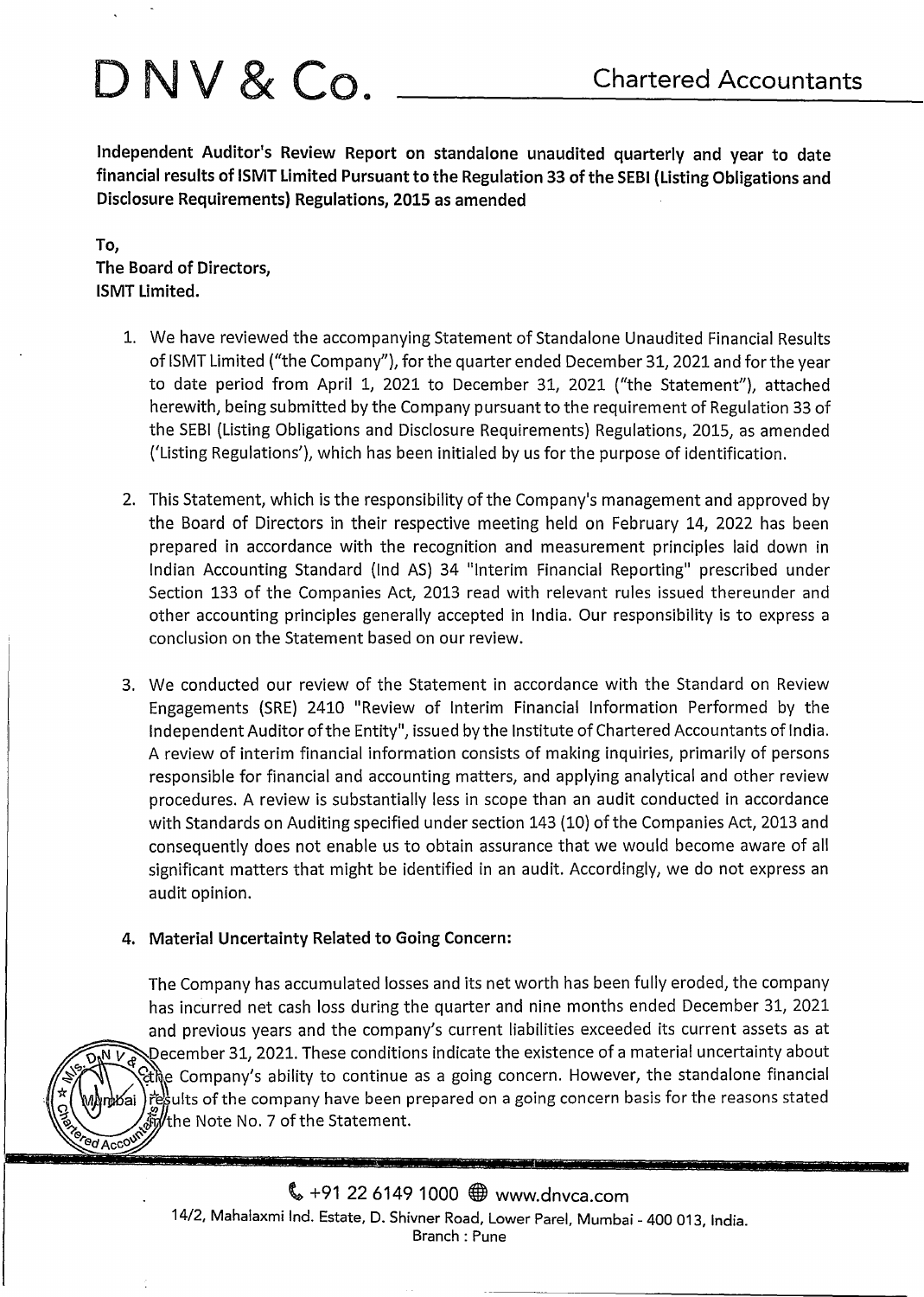### 5. **Basis for qualified Conclusion:**

~ <? \* ( Mumbai ) **\*** 2

**Exercise Accounty** 

- a) The Company has outstanding Minimum Alternate Tax (MAT} entitlement, classified as Deferred Tax Asset as per "Ind AS- 12- Income Taxes", of Rs. 82.05 Crore as on December 31, 2021. Taking into consideration the loss during the quarter and nine months ended December 31, 2021 and carried forward losses under the Income Tax, in our opinion, it is not probable that the MAT entitlement can be adjusted within the specified period against the future taxable profits under the provisions of Income Tax Act 1961. In view of the same, in our opinion, the MAT entitlement cannot be continued to be recognised as an asset in terms of lnd AS-12. Non-writing off of the same has resulted in understatement of loss for the quarter and nine months ended December 31, 2021 and overstatement of other equity by Rs .82.05 Crore.
- b) The Company, through its subsidiary, has invested Rs. 48.43 Crore in Structo Hydraulics AB Sweden (SHAB). Net receivables to the company from SHAB against the supplies made is Rs. 12.50 Crore. The Company has received approval from regulatory authorities for conversion into equity of an amount of Rs. 33.33 Crore (USD 5 Million) due from SHAB and out of which Rs. 16.75 Crore has been converted into equity and the balance of Rs. 16.58 Crore is pending for allotment. SHAB has been incurring losses and its net worth is also eroded due to continuing losses. No provision for diminution in value of investment (including pending allotment) and net receivable against supplies is made by the company as explained in Note No.1 of the Statement. We are unable to comment on the same and ascertain its impact, if any, on net loss for the quarter and nine months ended December 31, 2021 and other equity as on that date in respect of the above matters.
- c) The Company had recognized claim in earlier years, of which outstanding balance as on December 31, 2021 is Rs. 39.53 Crore, against Maharashtra State Electricity Distribution Company Ltd. (MSEDCL} for non-implementation of Energy Banking Agreement. The Company had appealed to Appellate Tribunal (APTEL} against the order passed by Maharashtra Electricity Regulatory Commission (MERC) and the same has been dismissed by the APTEL. The Company has preferred appeal before the Hon'ble Supreme Court against the order of APTEL. The realization of this claim is contingent and dependent upon the outcome of the decision of the Supreme Court. In our opinion the recognition of above claim, being contingent asset in nature, is not in conformity with "lnd AS-37, Provisions, Contingent liabilities and Contingent assets". Recognition of the above claim has resulted in overstatement of other equity by Rs. 39.53 Crore as at December 31, 2021. Refer Note No. 2(i) of the Statement.
- d) The Company is unable to determine the recoverable value of 40 MW Captive Power Project (CPP) at Chandrapur, Maharashtra for the reasons stated in Note No 2(ii) of the Statement; hence, the CPP is measured as on December 31, 2021 at the carrying amount of Rs. 223.97 Crore and impairment loss, if any, is not recognised as required by lnd AS 36 "Impairment of the Assets". In view of the aforesaid, we are unable to determine the impact of the same, if any, on the net loss for the quarter and nine months ended **Second R** *P P C* cember 31, 2021 and other equity as on that date.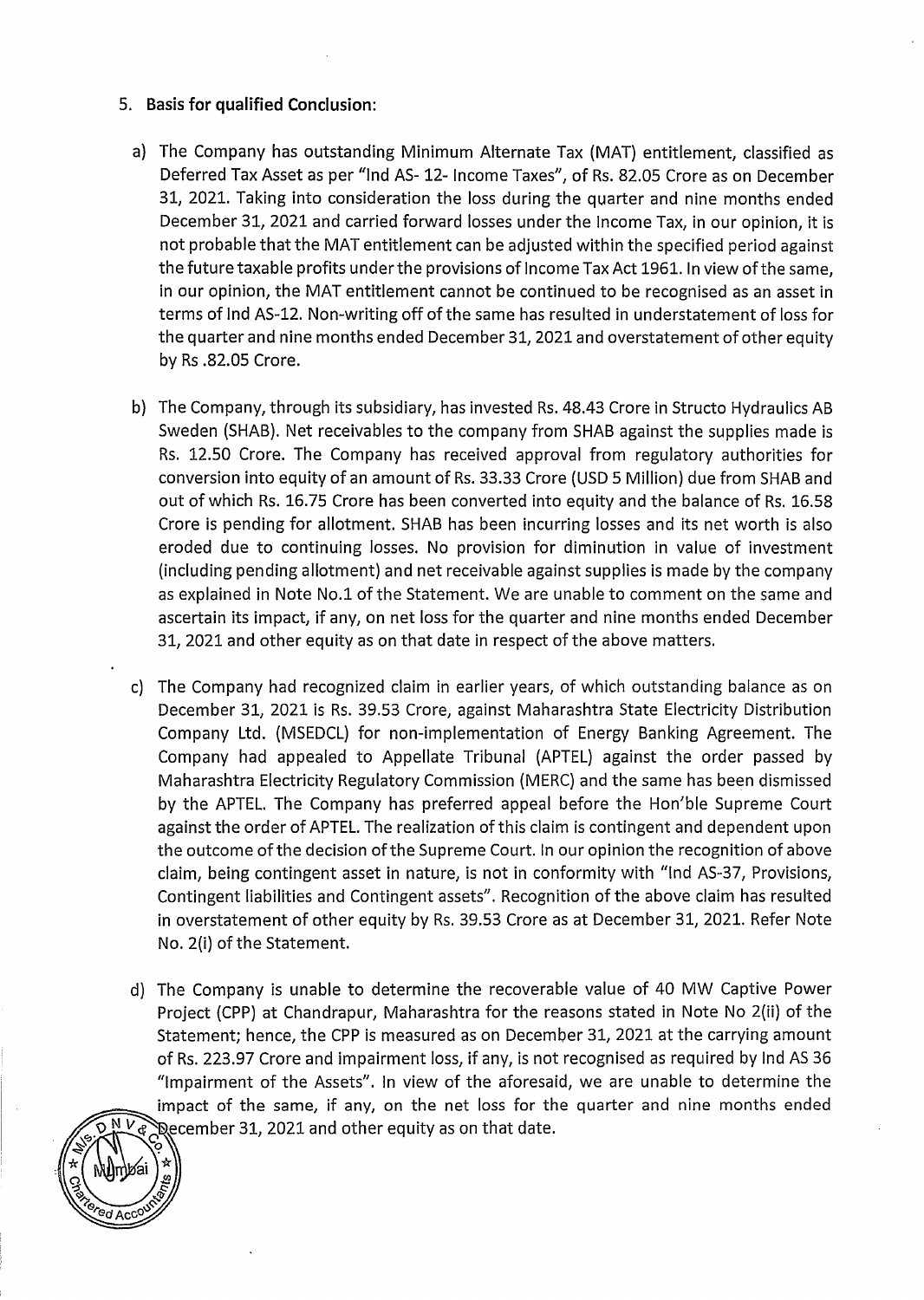- e) Pending implementation of One Time Settlement ("OTS"} agreement with lenders and conditions thereupon as explained in Note No 6 of the Statement, the Company has not provided for the overdue /penal interest and differential liabilities including such overdue /penal interest and differential liabilities arising from reconciliation of balances with lenders, if any. The quantum and its impact, if any, on the net loss for the quarter and nine months ended December 31, 2021 and other equity on that date is unascertainable.
- 6. Based on our review conducted and procedure performed as stated in paragraph 3 above with the exception of the matter described in the Basis for Qualified Conclusion in Paragraph 5 above, nothing has come to our attention that causes us to believe that the accompanying statement prepared in accordance with recognition and management principles laid down in aforesaid Indian Accounting Standard ("lnd AS"} and other recognized accounting principles generally accepted in India, has not disclosed the information required to be disclosed in terms of Regulation 33 of the Listing Regulations, as amended from time to time, including the manner in which it is to be disclosed, or that it contains any material misstatement.

#### **7. Emphasis of Matters:**

We draw attention to following matters in the Notes to the Statement:

- a) Note No 9 of the statement, regarding remuneration to Managing Director amounting to Rs 0.45 Crore and Rs 1.35 Crore for the quarter and nine months ended December 31, 2021 respectively and cumulative up to December 31, 2021 amounting to Rs. 2.94 Crore is subject to approval of Lenders.
- b) Note No 10 of the statement regarding uncertainties arising out of the outbreak of COVID 19 pandemic and the assessment made by the management on its operations and the financial reporting for the quarter and nine months ended December 31, 2021. Such an assessment and the outcome of the pandemic, as made by the management, is dependent on the circumstances as they evolve in the subsequent periods.

Our conclusion is not modified in respect of above matters.

#### **ForD NV & Co**

Chartered Accountants Firm Registration No.: 102079W

~ & **CA Malay Damania**  Partner ed Acco Membership No.: 042278 UDIN: 22042278ABZOV09760

Place: Mumbai Date: February 14, 2022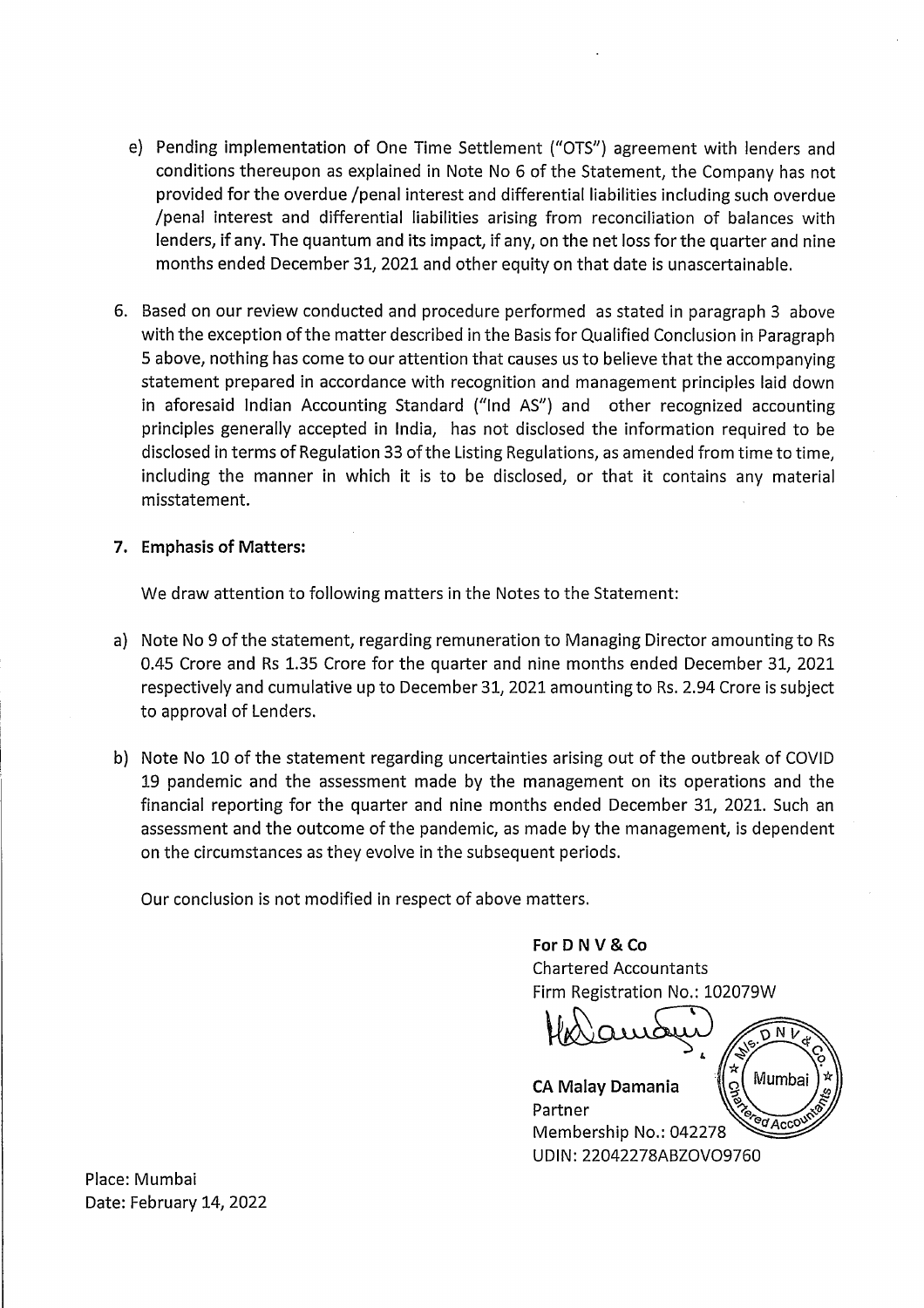#### IS.MT Limited

Regd. Office :Panama House (earlier known as Lunkad Towers), Viman Nagar, Pune 411 014, Maharashtra. Phone: 020-11434100, Fax: 020-26630779, E-Mail: secretarial@ismt.co.in, Web: www.ismt.com, CIN: L27109PN1999PLC016417

#### STATEMENT CF STANDALONE UNAUDITED FINANCIAL RESULTS FOR THE QUARTER AND NINE MONTHS ENDED DECEMBER 31, 2021

Rs. In Crore

|           |                                                                                                                                 | Standalone            |                        |                       |                       |                          |                    |
|-----------|---------------------------------------------------------------------------------------------------------------------------------|-----------------------|------------------------|-----------------------|-----------------------|--------------------------|--------------------|
|           |                                                                                                                                 |                       | Quarter ended          |                       |                       | Nine months ended        | Year ended         |
| Sr.<br>No | Particulars                                                                                                                     | 'December<br>31, 2021 | 'September<br>30, 2021 | 'December<br>31, 2020 | 'December<br>31, 2021 | 'December<br>31, 2020    | 'March 31,<br>2021 |
|           |                                                                                                                                 | Unaudited             | Unaudited              | Unaudited             | Unaudited             | Unaudited                | Audited            |
|           | 1 Income                                                                                                                        |                       |                        |                       |                       |                          |                    |
|           | Revenue from Operations                                                                                                         |                       |                        |                       |                       |                          |                    |
|           | <b>Sales of Products</b>                                                                                                        | 823,33                | 797.41                 | 530.37                | 2,273.80              | 1,083.59                 | 1,681.70           |
|           | Less : Inter Segment Transfers                                                                                                  | 278.36                | 224.13                 | 135.60                | 662 68                | 277 05                   | 41599              |
|           | <b>Inter Division Transfers</b>                                                                                                 | 19.08                 | 17.32                  | 16.21                 | 57.63                 | 37.92                    | 48.55              |
|           | (a) Net Sales                                                                                                                   | 525.89                | 555.96                 | 378.56                | 1,553.49              | 768.62                   | 1,217.16           |
|           | (b) Olher Operating Revenue                                                                                                     | $-7.76$               | 8.44                   | 6.22                  | 21.69                 | 11.80                    | 17.51              |
|           | (c) Reversue From Operations - (a+b)                                                                                            | 533.65                | 564.40                 | 384.78                | 1,575.18              | 780.42                   | 1,234.67           |
|           | (d) Other Income (Refer Note No 5)                                                                                              | 1.43                  | 6.41                   | 5.94                  | 9.17                  | 16.17                    | 43.63              |
|           | Total Income $-(c+d)$                                                                                                           | 535.08                | 570.81                 | 390.72                | 1,584.35              | 796.59                   | 1,278.30           |
|           | 2 Expenses                                                                                                                      |                       |                        |                       |                       |                          |                    |
|           | (a) Cost of Materials Consumed                                                                                                  | 343.29                | 344.63                 | 206.67                | 971.55                | 414.42                   | 68349              |
|           | .(b) Changes in inventeries of finished goods, work -in -progress and<br>stock-in-trade                                         | (38.91)               | (9.49)                 | 13.93                 | (67.43)               | 24.70                    | 28.92              |
|           | (c) Employee Benefits Expense                                                                                                   | 39.30                 | 37.24                  | 32.61                 | 114.08                | 89.62                    | 123.94             |
|           | (d) Finance Costs                                                                                                               | 69.66                 | 65.77                  | 65.88                 | 203.28                | 196.81                   | 262.21             |
|           | (e) Depreciation                                                                                                                | 15.16                 | 15.01                  | 15.50                 | 44.96                 | 46.51                    | 61.28              |
|           | (f) Other Expenses                                                                                                              | 170.71                | 169.93                 | 116.45                | 489.20                | 262.58                   | 416.68             |
|           | <b>Total Expenses</b>                                                                                                           | 599.21                | 623.09                 | 451.04                | 1,755.64              | 1,034.64                 | 1,576.52           |
|           | 3 Profit / (Loss) before exceptional item and Tax (1-2)                                                                         | (64.13)               | (52.28)                | (60.32)               | (171.29)              | (238.05)                 | (298.22)           |
|           | 4 Exceptional items:                                                                                                            |                       |                        |                       |                       |                          |                    |
|           | (a) Foreign Exchange (Gain) / Loss                                                                                              | 0.15                  | 0.39                   | (2.04)                | (0.15)                | (7.30)                   | (5.98)             |
|           | (b) Provision for Diminution in Value of Investment (Refer Note No. 8)                                                          |                       |                        | ÷                     |                       |                          | 58.37              |
|           | 5 Profit / (Loss) before $\frac{1}{2}$ (3-4)                                                                                    | (64.28)               | (52.67)                | (58.28)               | (171.14)              | (230.75)                 | (350.61)           |
|           | 6 Tax Expenses :                                                                                                                |                       |                        |                       |                       |                          |                    |
|           | (a) Current Tax                                                                                                                 |                       |                        |                       |                       |                          |                    |
|           | (b) Earlier Years Tax                                                                                                           |                       |                        |                       | (0.07)                |                          | 0.10               |
|           | (c) Deferred Tax (Refer Note No. 4)                                                                                             | (64.28)               | (52.67)                | (58.28)               | (171.07)              | (230.75)                 | (350.71)           |
|           | 7 Profit / (Loss) after tax (5-6)                                                                                               |                       |                        |                       |                       |                          |                    |
|           | 8 Other Comprehensive Income (net of tax)                                                                                       |                       |                        |                       |                       |                          |                    |
|           | (a) Items that will not be reclassified to Profit or Loss<br>Gain/ (Loss) on Remeasurement of Defined Benefit Plan (net of tax) | (1.60)                | (3.33)                 | (0.27)                | (4.80)                | (0.80)                   | 0.53               |
|           | (b) Items that will be reclassified to Profit or Loss                                                                           |                       |                        |                       |                       |                          |                    |
|           | Other Comprehensive Income (Net of tax) (a+b)                                                                                   | (1.60)                | (3.33)                 | (0.27)                | (4.80)                | (0.80)                   | 0.53               |
|           | 9 Total Comprehensive Income for the period (7+8)                                                                               | (65.88)               | (56.00)                | (58.55)               | (175.87)              | (231.55)                 | (350.18)           |
|           | 10 Paid-up Equity Share Capital (Face Value of Rs. 5/- per share)                                                               | 73.25                 | 73.25                  | 73.25                 | 73.25                 | 73.25                    | 73.25              |
|           | 11 Reserves Excluding Revaluation Reserve                                                                                       |                       |                        |                       |                       | $\overline{\phantom{a}}$ | (1,676.47)         |
|           | 12 Earnings per share                                                                                                           |                       |                        |                       |                       |                          |                    |
|           | Basic & Diluted Earnings per share of Rs.5/- each (Rs.)<br>(not annualised)                                                     | (4.39)                | (3.60)                 | (3.98)                | (11.68)               | (15.75)                  | (23.94)            |
|           |                                                                                                                                 |                       |                        |                       |                       |                          |                    |



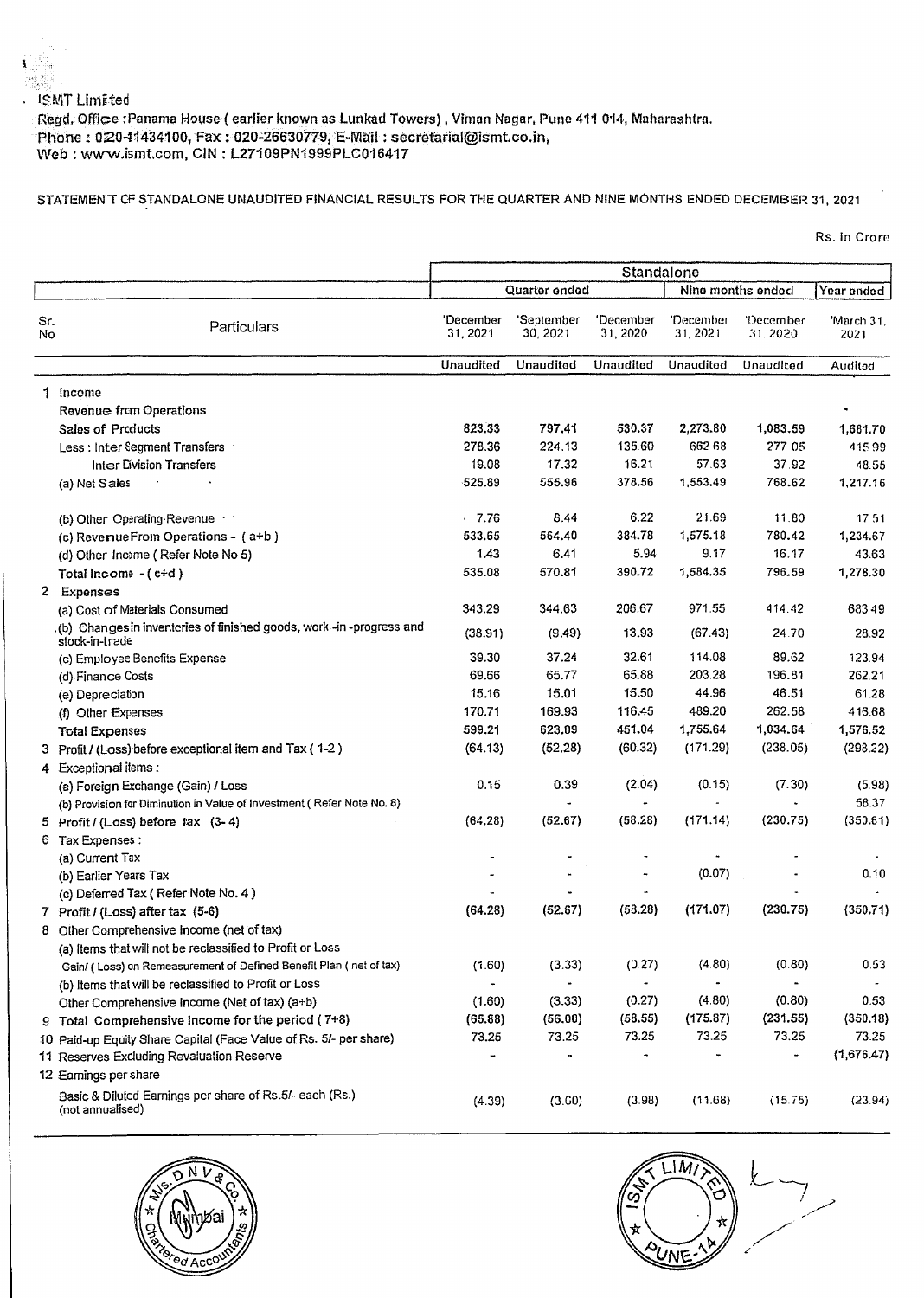#### ISMT Limited

 $\bar{1}$ 

SEGMENT WISE STANDALONE UNAUDITED FINANCIAL RESULTS FOR THE QUARTER AND NINE MONTHS ENDED DECEMBER 31, 2021

|          |                                                                                                                                                 | Rs. In Crore          |                        |                       |                       |                      |                      |
|----------|-------------------------------------------------------------------------------------------------------------------------------------------------|-----------------------|------------------------|-----------------------|-----------------------|----------------------|----------------------|
|          |                                                                                                                                                 | Standalone            |                        |                       |                       |                      |                      |
|          |                                                                                                                                                 |                       | Quarter ended          |                       |                       | Nine months ended    | Year ended           |
| Sr<br>No | Particulars                                                                                                                                     | 'Decamber<br>31, 2021 | 'September<br>30, 2021 | 'December<br>31, 2020 | 'December<br>31, 2021 | 'December<br>31.2020 | 'March 31.<br>2021   |
|          |                                                                                                                                                 | Unaudited             | Unaudited              | Unaudited             | Unaudited             | Unaudited            | Audited              |
| 1.       | <b>Segment Revenue</b>                                                                                                                          |                       |                        |                       |                       |                      |                      |
|          | a) Gross Sales - Tube<br>Less: Inter Division                                                                                                   | 409.11<br>19.08       | 378.66<br>17.32        | 261.00<br>16.21       | 1,091.40<br>57.63     | 575.93<br>37.92      | 846.10<br>48.55      |
|          | Sub total                                                                                                                                       | 390.03                | 361.34                 | 244.79                | 1,033.77              | 538.01               | 797.55               |
|          | b) Gross Sales - Steel<br>Less : Inter Segment                                                                                                  | 414.22<br>278.36      | 418.75<br>224.13       | 269 37<br>135.60      | 1 182 40<br>662.68    | 507 66<br>277.05     | 835.60<br>415.99     |
|          | Sub total                                                                                                                                       | 135.86                | 194.62                 | 133.77                | 519.72                | 230.61               | 419.61               |
| 2        | <b>Total Segment Revenue</b>                                                                                                                    | 525.89                | 555.96                 | 378.56                | 1,553.49              | 768.62               | 1.217.16             |
|          | <b>Segment Results</b><br>Profit / (Loss) after Depreciation and Before Finance Costs<br>& Exceptional items, Unallocable income (net) and Tax. |                       |                        |                       |                       |                      |                      |
|          | a) Tube<br>b) Steel *                                                                                                                           | (6.18)<br>7.73        | 7.99<br>10.87          | (0.81)<br>2,84        | 5.17<br>35.55         | (31.06)<br>(18.98)   | (33.18)<br>(12.12)   |
|          | Total                                                                                                                                           | 1.55                  | 18.86                  | 2.03                  | 40.72                 | (50.04)              | (45.30)              |
|          | Less : Finance Costs                                                                                                                            | 69.66                 | 65.77                  | 65.88                 | 203.28                | 196.81               | 262.21               |
|          | : Exceptional items - Foreign Exchange (Gain) / Loss<br>: Provision for Diminution in Value of Investment (Refer Note No. 8)                    | 0.15                  | 0.39                   | (2.04)                | (0.15)                | (7.30)               | (5.98)<br>58.37      |
|          | Add: Unallocable Income<br>(Net of Unallocable Expenses)                                                                                        | 3.98                  | (5.37)                 | 3.53                  | (8.73)                | 8.80                 | 9.29                 |
|          | Total Profit / (Loss) Before Tax                                                                                                                | (64.28)               | (52.67)                | (58.28)               | (171.14)              | (230.75)             | (350.61)             |
|          | Less: Tax Expenses<br><b>Current Tax</b>                                                                                                        |                       |                        |                       |                       |                      |                      |
|          | Earlier years Tax                                                                                                                               |                       |                        |                       | (0.07)                |                      | 0.10                 |
|          | Deferred Tax (Refer Note No.4)<br>Total Profit / (Loss) After Tax                                                                               | (64.28)               | (52.67)                | (58.28)               | (171.07)              | (230.75)             | (350.71)             |
|          | Capital Employed<br><b>Segment Assets</b>                                                                                                       |                       |                        |                       |                       |                      |                      |
|          | a) Tube                                                                                                                                         | 1,433.89<br>442.19    | 1,398.68               | 1,287.77<br>420.81    | 1,433.89<br>442.19    | 1,287.77<br>420.81   | 1,325.00<br>459.16   |
|          | b) Steel<br>c) Unallocable                                                                                                                      | 548.91                | 484.97<br>565.58       | 692.26                | 548.91                | 692.26               | 555.03               |
|          | <b>Total Assets</b><br><b>Segment Liabilities</b>                                                                                               | 2,424.99              | 2,449.23               | 2,400.84              | 2,424.99              | 2,400.84             | 2,339.19             |
|          | a) Tube                                                                                                                                         | 136.36                | 135.39                 | 115.25                | 136.36                | 115.25               | 113.77               |
|          | b) Steel                                                                                                                                        | 186.31                | 193.44                 | 102.95                | 186.31                | 102.95               | 113.62               |
|          | c) Unallocable<br><b>Total Liabilities</b>                                                                                                      | 3,690.57<br>4,013.24  | 3,642.77<br>3,971.60   | 3,476.39<br>3,694.59  | 3,690.57<br>4,013.24  | 3,476.39<br>3,694.59 | 3,524.18<br>3,751.57 |

\* Includes profit on steel captively consumed by Tube Segment



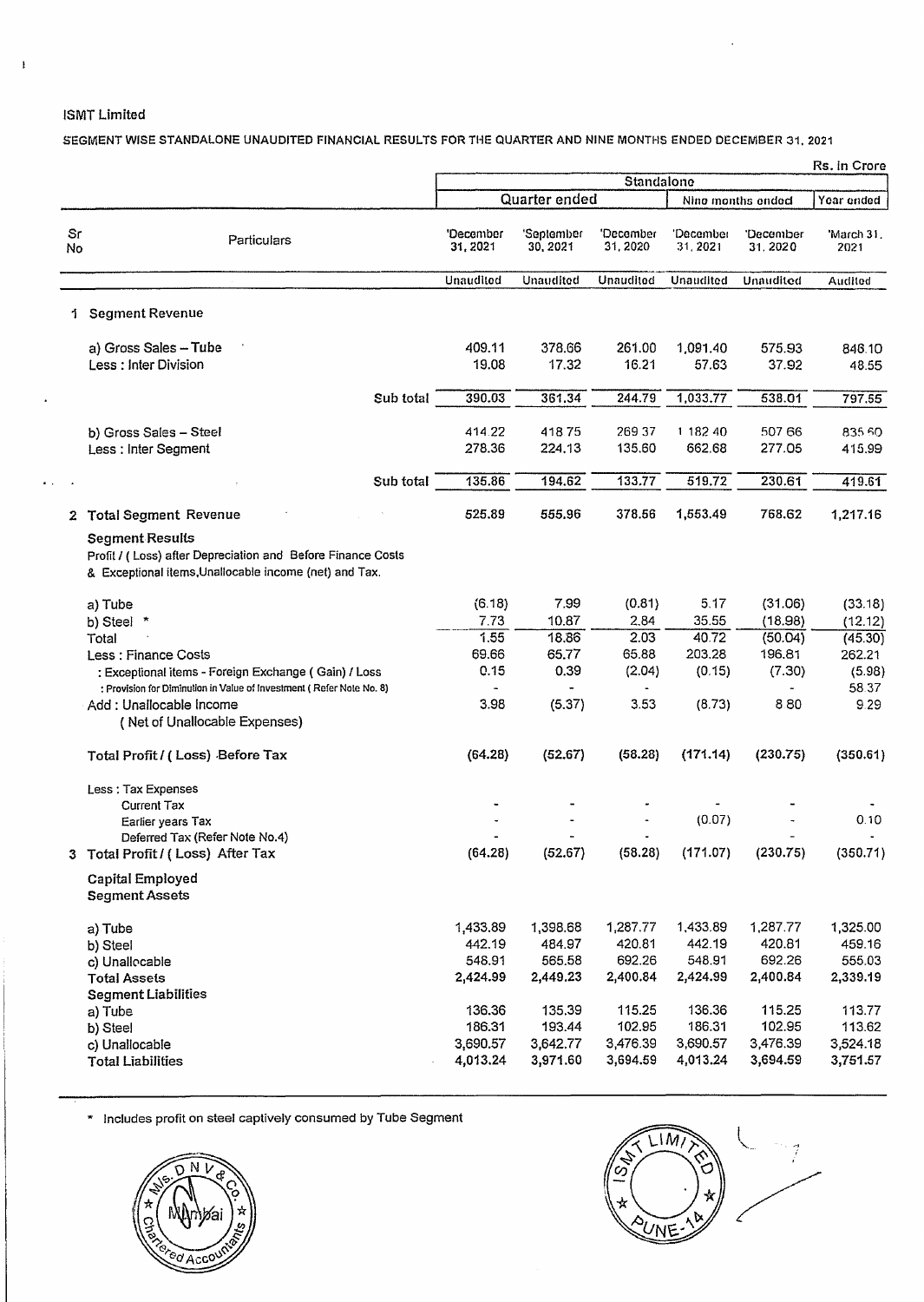#### NOTES ON STANDALONE UN AUDITED FINANCIAL RESULTS FOR THE QUARTER AND NINE MONTHS ENDED DECEMBER 31, 2021.

- 1. The Company through its Subsidiary Company, ISMT Enterprises S.A., Luxembourg has invested Rs. 48.43 Crore in Structo Hydraulics AB, Sweden (SHAB). The Company has received approval from regulatory authorities for conversion Into equity of an amount of Rs. 33.33 Crore (USD 5 Million) due from SHAB, out of which Rs. 16.75 Crore has been converted into equity and the balance of Rs. 16.58 Crore is pending allotment. The net receivables on account of sales made to SHAB as on December 31, 2021 are Rs. 12.50 Crore and the same is considered as collectible COVID has impacted businesses across the globe including Europe. No provision, however, has been made as required by lnd AS 36 "Impairment of Assets" in respect of diminution in the value of investment (including pending allotment), which is in the nature of forward integration and considered Strategic, Long Term. The financial effect, if any, of the same on net loss for the quarter and nine months ended December 31, 2021, is not ascertainable.
- 2. i) Maharashtra Electricity Regulatory Commission (MERC) had disallowed Company's petition regarding banking of energy facility under Energy Banking Agreement (EBA) vide its orders dated June 20, 2014 and January 12, 2015. The Company filed an appeal before the Appellate Tribunal For Electricity (APTEL) against the said order which was dismissed by the APTEL vide their order dated April 1, 2016. The Company's appeal, challenging the APTEL order is pending before the Hon'ble Supreme Court. The Company had accrued EBA benefit aggregating to Rs. 49.97 Crore upto March 31, 2014, of which amount outstanding as on December 31, 2021 is Rs. 39.53 Crore, representing excess energy charges paid to Maharashtra State Electricity Distribution Company Limited (MSEDCL) on account of non-availability of banking of energy facility. There has been no further accrual since April 1, 2014 on account of suspension of operation of power plant.

Being a sub-judice matter, it is not possible to reasonably or reliably determine the recoverable amount; hence the receivable from MSEDCL is measured as at December 31, 2021 at the carrying amount of Rs.39.53 Crore. The financial effect, if any, of the same on net loss for the quarter and nine months ended December 31, 2021, is not ascertainable.

ii) Considering prevailing uncertainties of operating the 40 MW Captive Power Plant (CPP) at Chandrapur, Maharashtra or disposing it as going concern or otherwise and pending outcome of supreme court decision as referred above, it is not possible to reasonably or reliably determine the recoverable amount and consequently to ascertain whether there is any impairment of the CPP as required by lnd AS 36 "Impairment of Assets». The Company has been taking adequate steps for maintaining the equipment to preserve the value. Hence the aforesaid asset is measured as at December 31, 2021 at the carrying amount of Rs 223.97 Crore. The financial effect, if any, of the same on net loss for the quarter and nine months ended December 31, 2021 is not ascertainable.

- 3. As per lnd AS- 12 "Income Taxes", Minimum Alternate Tax (MAT) credit (unused tax credit) is regarded as Deferred Tax Assets and the same shall be recognised to the extent that it has become probable that future taxable profit will be available against which the unused tax credit can be utilised. In view of Business uncertainties and pending debt resolution , it is difficult for the Company to fairly ascertain the probable future taxable profit against which MAT Credit can be utilized. Accordingly, the unabsorbed MAT credit, if any, out of the total MAT Credit of Rs. 82.05 Crore as at December 31 , 2021, shall be charged in the Statement of Profit and Loss to the extent it lapses in the respective years and subject to review of the same once the Company opts for options permitted under section 115BAA of the Income Tax Act, 1961.
- Deferred Tax Asset in respect of carried forward losses is recognized to the extent of Deferred Tax  $\Delta$ Liability.

Other Income for the year ended March 31, 2021 includes: i) Provisions / Payables no longer required - written back Rs. 22.08 Crore. ii) Insurance Claim Rs. 4.38 Crore. iii) Reversal of spected Credit Loss Rs. 3.69 Crore. iv) Refund of Managerial Reprofiteration Rs. 5.04 Crore.

4 ∢ c. ∽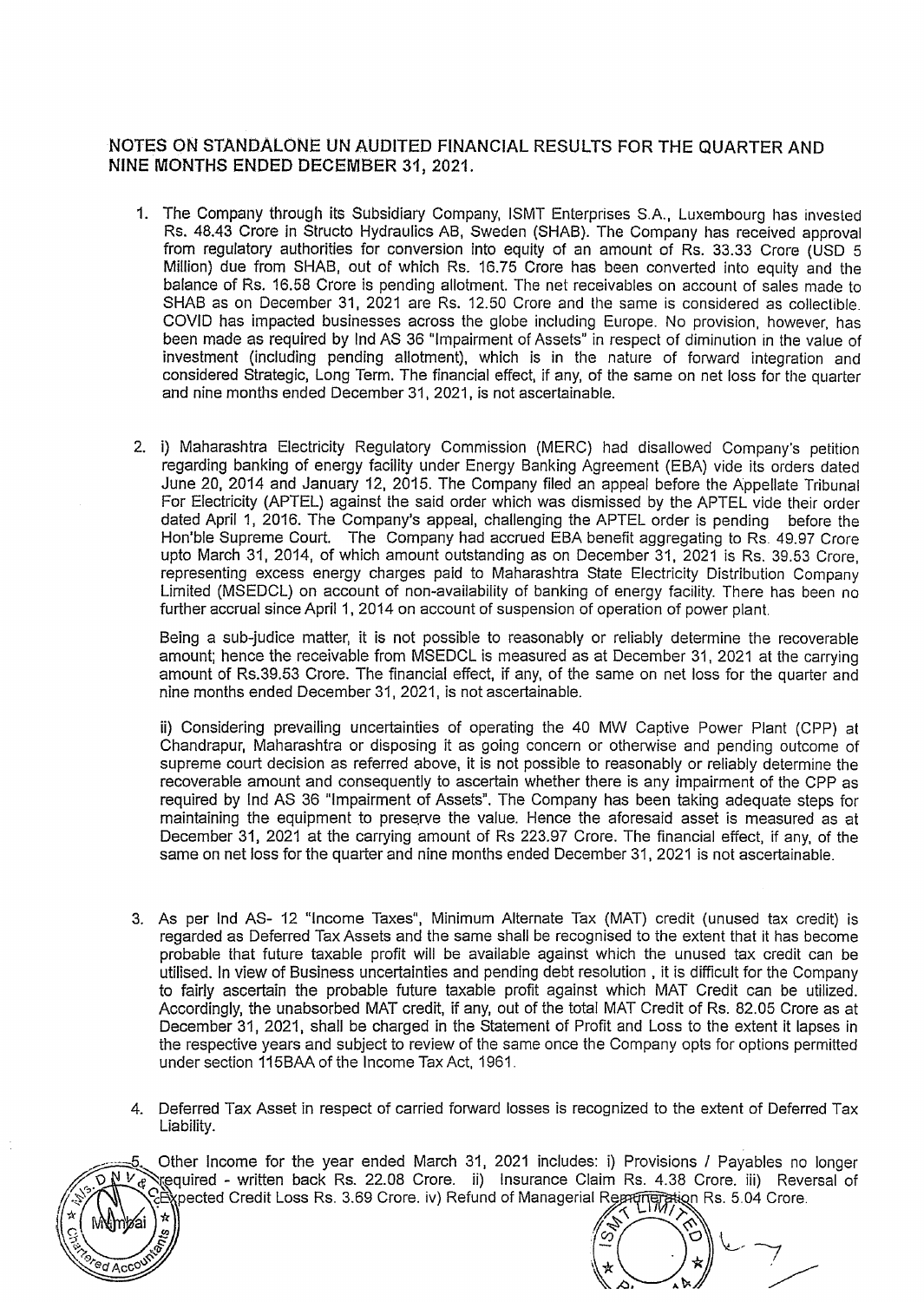6. The Banks had pursued various schemes for Debt Resolution - the Banks initially contemplated restructuring which was approved by JLM but could not be concluded at Banks end. The Banks then opted for OSDR and despite successful conclusion of the OSDR resulting in identification of the investor, OSDR could not be implemented due to RBI Circular dated February12, 2018 scrapping all their schemes for stressed assets. The Banks then agreed to take up assignment of debt as Resolution Plan in terms of the aforesaid Circular, pursuant to which bulk of Bank Debt was assigned to Asset Reconstructing Companies (ARCs). Accordingly. balance unresolved Bank Debt amounts to about 25 % of Total Debt. Assignment of further debt could not be implemented due to outbreak of Covid in March 2020.The Company is now proposing to raise equity and debt towards resolution of debt by way of a One Time Settlement ("OTS") and accordingly the Company has signed a "Share Subscription Agreement" and an "Unsecured Loan Agreement" with Kirloskar Ferrous Industries Limited on November 25, 2021. The Company has signed OTS Agreement subsequent to the quarter with all the lenders for the amount of Rs. 670 Crores towards settlement of 1 00% debt of all the Lenders.

Lenders of the company had signed Inter Creditor Agreement as per the RBI guidelines for resolution of the debt of the Company on sustainable basis including inter alia waiver of overdue/ penal I compound interest. The Company has continued to make payments to lenders as mutually agreed. Pending Restructuring /OTS, the amounts paid are being adjusted against the Principal outstanding of respective lenders and will be finally adjusted as per the terms of the restructuring / OTS.

Notwithstanding the OTS Agreement, interest on the loans has been provided as per the terms of sanction of the respective banks on simple interest basis (excluding overdue / penal and compounding of interest). The financial effect of OTS Agreement will be given in the books of accounts upon OTS implementation.

- 7. Despite the net loss, the Company has always been operationally profitable (positive EBIDTA). The Company's operations and revenue during the current period of nine months has improved and EBIDTA for the nine months is also increased as compared to EBIDTA of the same period of pervious year. The Company also benefits from Atmanirbhar policies of the Government including continuation of Anti Dumping Duty on import of seamless tubes from China. Debt resolution by way of OTS Agreement with all the lenders, as mentioned in Note No.6 herein above is inter alia expected to address the negative net worth of the Company thereby enlarging the business opportunities including participation in Government tenders. Accordingly the Company has continued to prepare its financial results on 'Going Concern Basis'.
- 8. Tridem Port and Power Company Private Limited (TPPCL), the wholly owned subsidiary of the Company, along with its subsidiaries had proposed to set up a thermal power project and captive port in Tamil Nadu. TPPCL had obtained the approvals for the projects including acquisition of land but no construction activity had commenced. However, on account of subsequent adverse developments, the TPPCL had decided not to pursue these projects. The COVID pandemic is expected to have wide ranging long term impact on project activity and greenfield projects like TPPCL's would be particularly affected.

TPPCL has obtained project valuation report from independent valuer for determining the value of the project and recoverable amount thereof as at March 31, 2021 for assessment of impairment loss. if any, as required by lnd AS 36 "Impairment of Assets"

Considering present status of the project, prevailing power sector scenario, long lasting impact of Covid pandemic on the project, it is not possible to reasonably or reliably determine the recoverable amount. Nevertheless after due consideration by the Board of the Company notwithstanding the uncertainties has on best possible estimate basis and after considering the valuation referred to in the preceding paragraph made provision for impairment loss of Rs.58.37 Crore of the amount invested in TPPCL as at March 31, 2021 as per lnd AS 36 "Impairment of Assets". The same is disclosed as "Exceptional Item "in the standalone audited financial results for 'the year ended March 31,2021.

ា

The Company had in the past obtained Central Government/ lenders approval for payment of Managerial Remuneration from time to time. Subsequently, the Ministry of Corporate Affairs had done away with the requirement of obtaining Central Government approval and the Managerial \*Remuneration is determined as per the approvals obtained from the sharehed ext. However, in s liew of inordinate delay in debt resolution on account of COVID and Idiliary se, requisite approvals / NOC from lenders are still awaited.

U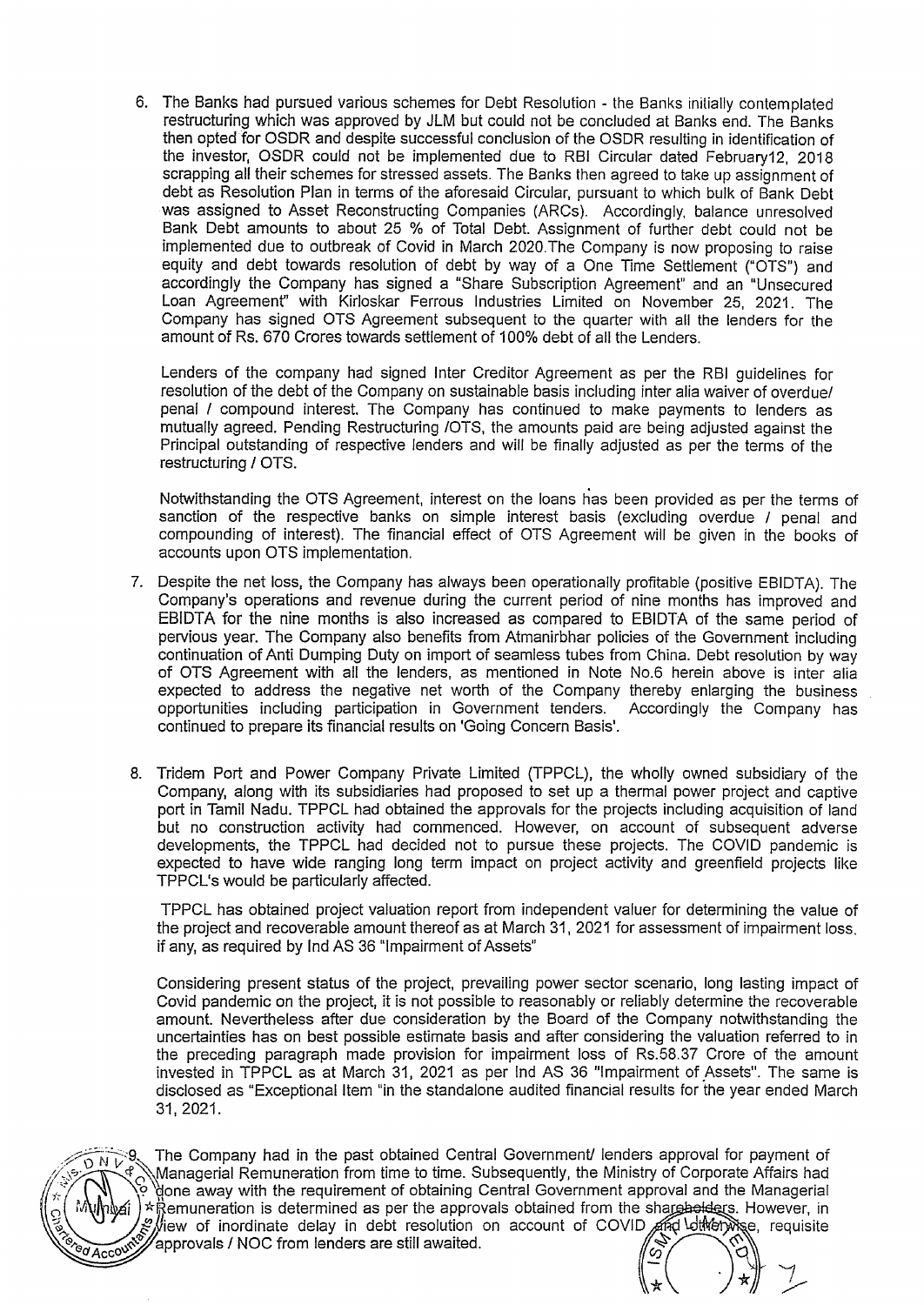Pending the same, the Managing Director of the Company has in compliance of Section 197 of the Companies Act, refunded the requisite remuneration. Employee Benefits Expense includes remuneration provided and not paid to the Managing Director for the quarter and nine months ended December 31, 2021 of Rs.0.45 Crore and Rs.1.35 Crore respectively (Rs.2.94 Crore cumulative up to December 31, 2021) is subject to approval of lenders.

- 10. The outbreak of corona virus (COVID-19) pandemic globally has caused significant disturbance and slowdown of economic activity. The Company's operations and revenue during the current period has improved over the preceding period, yet the full impact of COVID-19 is not ascertainable. The Company continues to closely monitor the developments and possible effects that may result from current pandemic, on its financial condition, liquidity and operations and is actively working to minimize the impact of this unprecedented situation. The full assessment of the impact of the same on the Company and SHAB's operations, CPP and on Port and Power Project (TPPCL) will be only possible once the pandemic settled down and the eventual impact may be different from the estimates made as of the date of approval of these unaudited standalone financial results.
- 11. The comparative figures have been regrouped and reclassified to meet the current quarter's / years classification.
- 12. The above results have been reviewed by the Audit Committee and approved by the Board of Directors at their meetings held on February 14, 2022.

For ISMT Limited  $1M$ Rajiv Góel e-time Director & Chief Financial Officer

Place: Pune Date: February 14, 2022

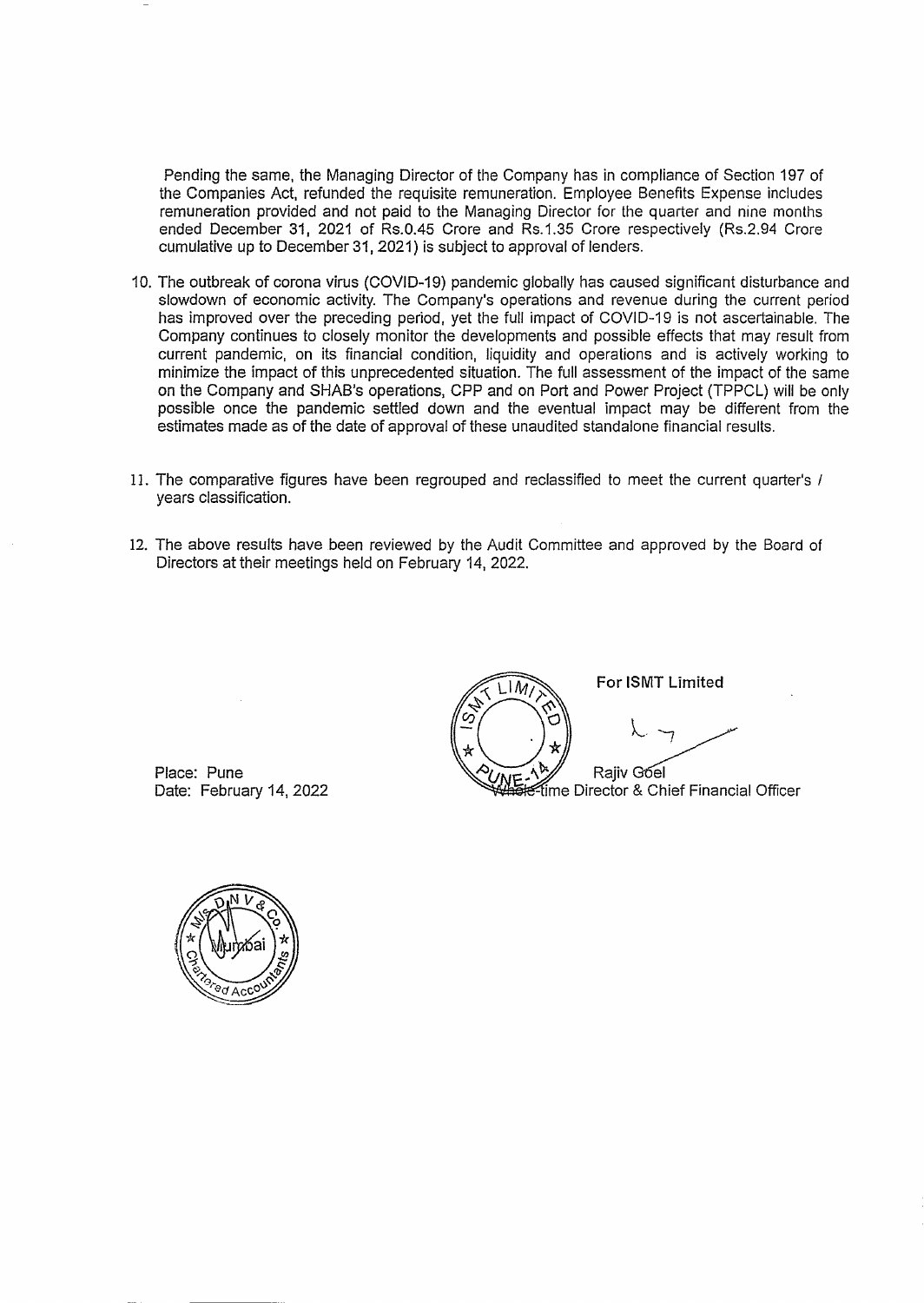# D N V & Co. Chartered Accountants

Independent Auditor's Review Report on consolidated unaudited quarterly and year to date financial results of ISMT Limited Pursuant to the Regulation 33 of the SEBI (Listing Obligations and Disclosure Requirements) Regulations, 2015 as amended

The Board of Directors, ISMT Limited.

- 1. We have reviewed the accompanying Statement of Consolidated Unaudited Financial Results of ISMT Limited ("the Parent") and its subsidiaries (the Parent and its subsidiaries together referred to as "the Group") for the quarter ended December 31, 2021 and for the year to date period from April 1, 2021 to December 31, 2021 ("the Statement") being submitted by the Parent Company pursuant to the requirement of Regulation 33 of the SEBI {Listing Obligations and Disclosure Requirements) Regulations, 2015, as amended {'Listing Regulations'), which has been initialled by us for the purpose of identification.
- 2. This Statement, which is the responsibility of the Parent Company's management and approved by the Parent's Board of Directors in their respective meeting held on December 6, 2021 has been prepared in accordance with the recognition and measurement principles laid down in Indian Accounting Standard (lnd AS) 34 "Interim Financial Reporting" prescribed under Section 133 of the Companies Act, 2013 read with relevant rules issued thereunder and other accounting principles generally accepted in India. Our responsibility is to express a conclusion on the Statement based on our review.
- 3. We conducted our review of the Statement in accordance with the Standard on Review Engagements (SRE) 2410 "Review of Interim Financial Information Performed by the Independent Auditor of the Entity", issued by the Institute of Chartered Accountants of India. A review of interim financial information consists of making inquiries, primarily of Parent's personnel responsible for financial and accounting matters, and applying analytical and other review procedures. A review is substantially less in scope than an audit conducted in accordance with Standards on Auditing specified under section 143 (10) of the Companies Act, 2013 and consequently does not enable us to obtain assurance that we would become aware of all significant matters that might be identified in an audit. Accordingly, we do not express an audit opinion.

We also performed procedures in accordance with the circular issued by the SEBI under Regulation 33 (8) of the SEBI (Listing Obligations and Disclosure Requirements) Regulations, 2015, as amended, to the extent applicable.

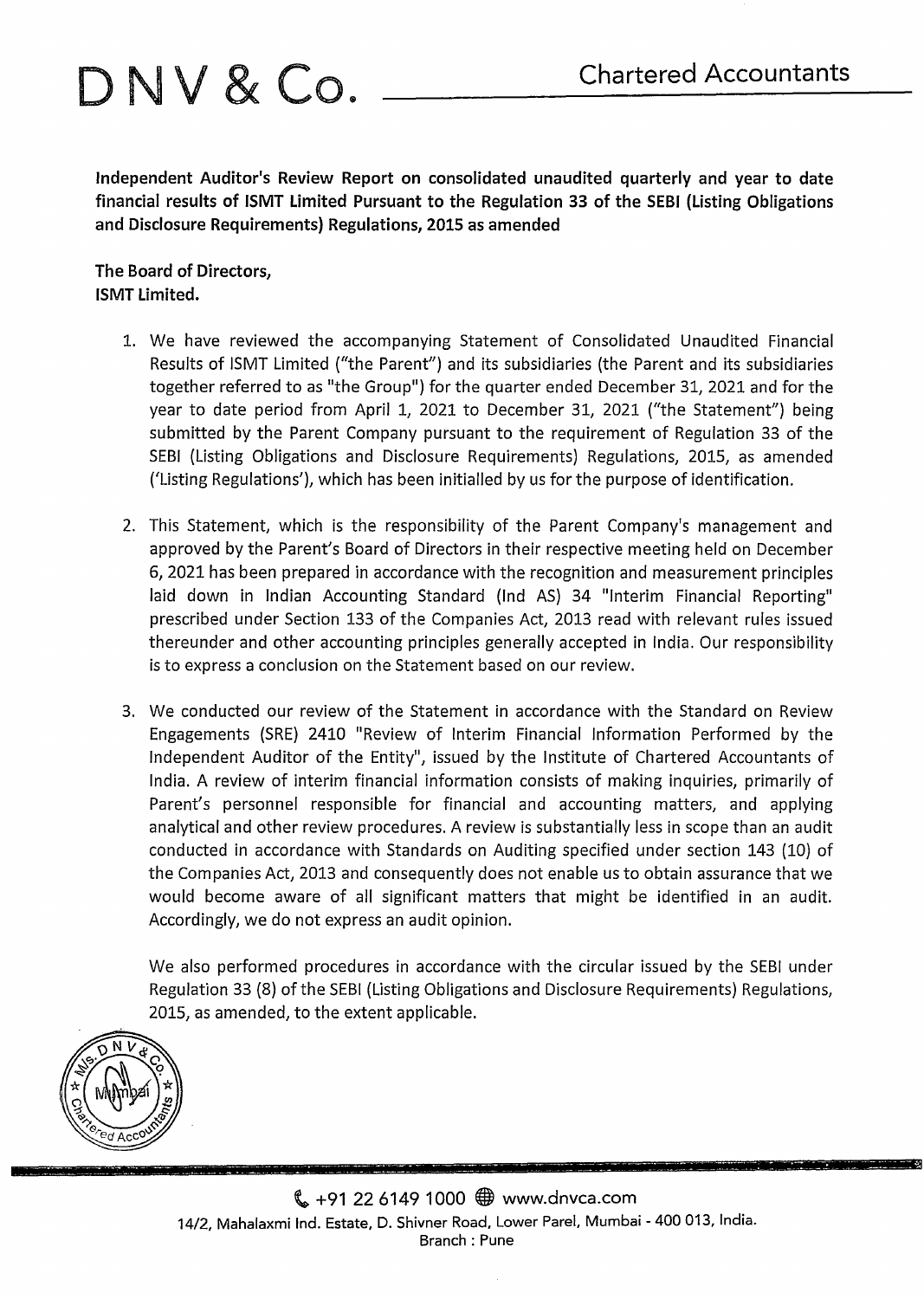- 4. The Statement includes the results of the following entities:
- List of Subsidiaries:

ISMT Enterprises S.A Luxembourg, Structo Hydraulics AB Sweden, ISMT Europe AB Sweden, Tridem Port and Power Company Private Limited., Nagapattinam Energy Private Limited., Best Exim Private Limited., Success Power and lnfraprojects Private Limited, Marshal Microware Infrastructure Development Company Private Limited., PT ISMT Resources, Indonesia, Indian Seamless Inc. USA.

## **5. Material Uncertainty Related to Going Concern:**

The Group has accumulated losses and its net worth has been fully eroded, the Group has incurred net cash loss during the quarter and nine months ended December 31, 2021 and previous years and the Group's current liabilities exceeded its current assets as at December 31, 2021. These conditions indicate the existence of a material uncertainty about the Group's ability to continue as a going concern. However, the consolidated financial result of the Group have been prepared on a going concern basis for the reasons stated in the Note No 7 of the statement.

### **6. Basis for qualified Conclusion:**

- a) The Parent Company has outstanding Minimum Alternate Tax (MAT) entitlement, classified as Deferred Tax Asset as per lnd AS- 12, Income Taxes, of Rs. 82.05 Crore as on December 31, 2021. Taking into consideration the loss during the quarter and nine months ended December 31, 2021 and carried forward losses under the Income Tax, in our opinion, it is not probable that the MAT entitlement can be adjusted within the specified period against the future taxable profits under the provisions of Income Tax Act 1961. In view of the same, in our opinion, the MAT entitlement cannot be continued to be recognised as an asset in terms of lnd AS-12. Non-writing off of the same has resulted in understatement of consolidated net loss for the quarter and nine months ended December 31, 2021 and overstatement of other equity by Rs.82.05 Crore.
- b) The Parent Company, through its subsidiary, had made investment in Structo Hydraulics AB Sweden (SHAB) and recognised Goodwill on Consolidation of Rs 23.48 Crore. SHAB has been incurring losses and its net worth is also eroded due to continuing losses. No provision for impairment has been made in respect of Goodwill on Consolidation by the Group in accordance with lnd AS 36 "Impairment of Assets" for the reasons stated in Note No.1 of the Consolidated financial results. We are unable to comment on the same and ascertain its impact, if any, on consolidated net loss for the quarter and nine months ended December 31, 2021, carrying value of Goodwill on Consolidation and other equity as on that date in respect of the above matters.

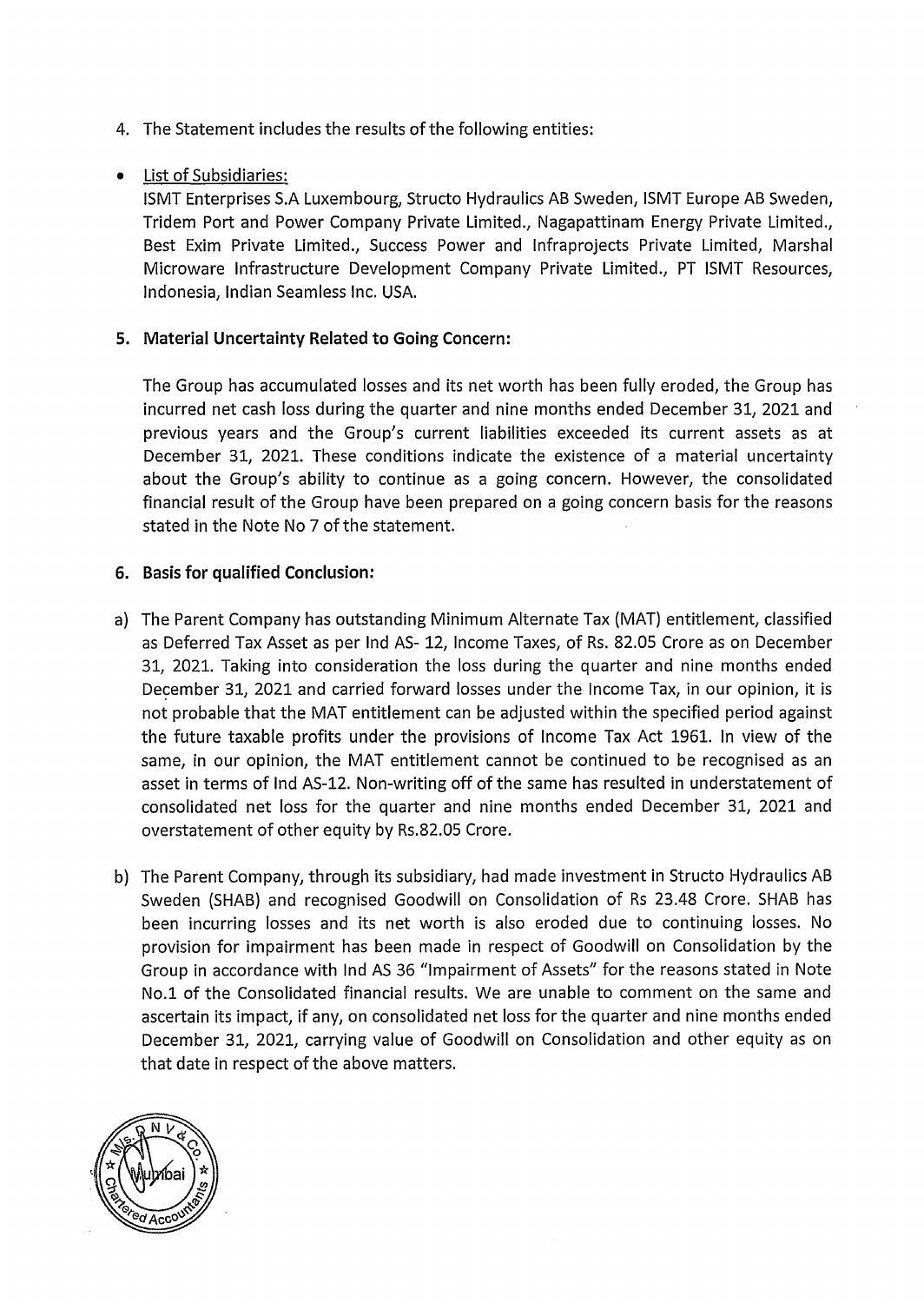- c) The Parent Company had recognized claim in earlier years, of which outstanding balance as on December 31, 2021 is Rs. 39.53 Crore, against Maharashtra State Electricity Distribution Company Ltd. {MSEDCL) for non-implementation of Energy Banking Agreement. The Parent Company had appealed to Appellate Tribunal {APTEL) against the order passed by Maharashtra Electricity Regulatory Commission {MERC) and the same has been dismissed by the APTEL. The Parent Company has preferred appeal before the Hon'ble Supreme Court against the order of APTEL. The realization of this claim is contingent and dependent upon the outcome of the decision of the Supreme Court. In our opinion the recognition of above claim, being contingent asset in nature, is not in conformity with lnd AS-37, "Provisions, Contingent liabilities and Contingent assets". Recognition of the above claim has resulted in overstatement of other equity by Rs.39.53 Crore as at December 31, 2021. Refer Note No. 2 (i) of the Statement.
- d) The Group is unable to determine the recoverable value of 40 MW Captive Power Project {CPP) at Chandrapur, Maharashtra for the reasons stated in Note No 2 (ii) of the Statement; hence, the CPP is measured as on December 31, 2021 at the carrying amount of Rs. 223.97 Crore and impairment loss, if any, is not recognised as required by lnd AS 36 "Impairment of the Assets". In view of the aforesaid, we are unable to determine the impact of the same, if any, on the consolidated net loss for the quarter and nine months ended December 31, 2021 and other equity as on that date.
- e) Pending implementation of One Time Settlement {"OTS") agreement with lenders and conditions thereupon as explained in Note No 5 of the Statement, the Parent Company has not provided for the overdue /penal interest and differential liabilities including such overdue /penal interest and differential liabilities arising from reconciliation of balances with lenders, if any. The quantum and its impact, if any, on the net loss for the quarter and nine months ended December 31, 2021 and other equity on that date is unascertainable.
- 7. Based on our review conducted and procedure performed as stated in paragraph 3 above, with the exception of the matter described in the Basis for Qualified Conclusion Paragraph 6 above, nothing has come to our attention that causes us to believe that the accompanying statement prepared in accordance with recognition and management principles laid down in aforesaid Indian Accounting Standard ("lnd AS") and other recognized accounting principles generally accepted in India, has not disclosed the information required to be disclosed in terms of Regulation 33 of the Listing Regulations, as amended, including the manner in which it is to be disclosed, or that it contains any material misstatement.

#### 8. **Emphasis of Matters:**

We draw attention to the following matters in the Notes to the Statement:

a) Note No. 9 of the statement, regarding remuneration to Managing Director of the Parent company amounting to Rs 0.45 Crore and Rs 1.35 Crore for the quarter and nine months ended December 31, 2021 respectively and cumulative up to December 31, 2021:  $\widetilde{N V_{c}}$ mounting to Rs. 2.94 Crore is subject to approval of Lenders.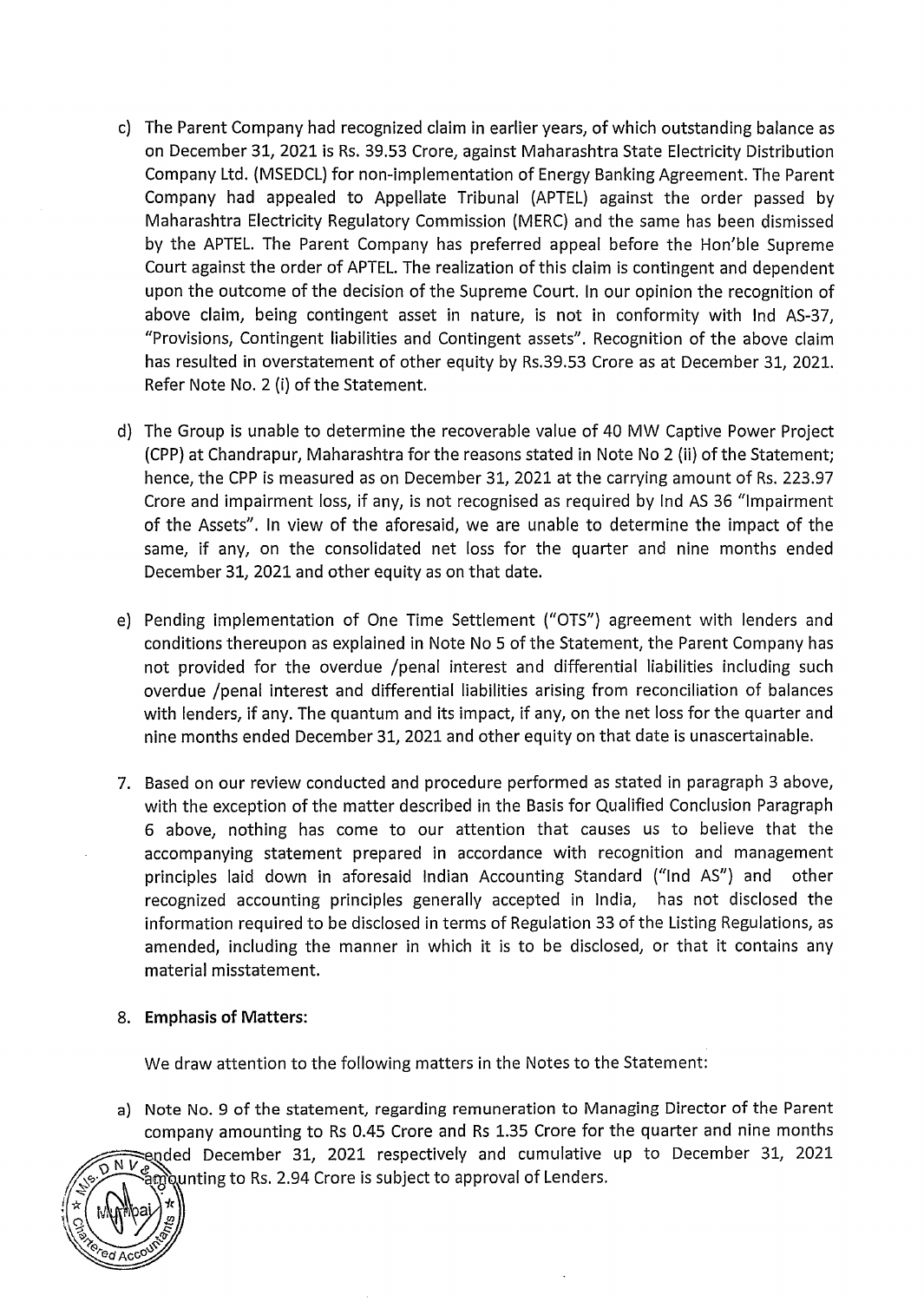b) Note No 10 of the statement regarding the uncertainties arising out of the outbreak of COVID 19 pandemic and the assessment made by the management on its operations and the financial reporting for the quarter and nine months ended December 31, 2021. Such an assessment and the outcome of the pandemic, as made by the management, is dependent on the circumstances as they evolve in the subsequent periods.

Our conclusion on the statement is not modified in respect of the above matters.

#### **9. Other Matters:**

The consolidated unaudited financial results include the interim financial information/ financial results of ten subsidiaries which have not been reviewed/audited by their auditors, whose unaudited interim financial information/ financial results reflect total assets of Rs 242.61 Crore as on December 31, 2021, total revenue of Rs. 21.36 Crore and Rs. 59.05 Crore and total net profit/(loss) after tax of Rs. (0.09} Crore and Rs (0.54) Crore and total comprehensive Loss of 0.30 Crore and Rs 0.76 Crore for the quarter and nine months ended December 31, 2021, respectively as considered in the statement. These unaudited financial information/ financial results have been approved and furnished to us by . the management. Our conclusion, in so far as it relates to the affairs of these subsidiaries, is based solely on such unaudited financial information/ financial results. According to the information and explanations given to us by the Management, these interim financial information / financial results are not material to the Group.

Our conclusion on the Statement is not modified in respect of the above matter.

**ForD NV & Co**  Chartered Accountants Firm Registration No.: 102079W

Νt

Mumba **CA Malay Damania** Partner <sup>e</sup>⊄Acco Membership No.: 042278 UDIN: 22042278ABZQAM3233

Place: Mumbai Date: February 14, 2022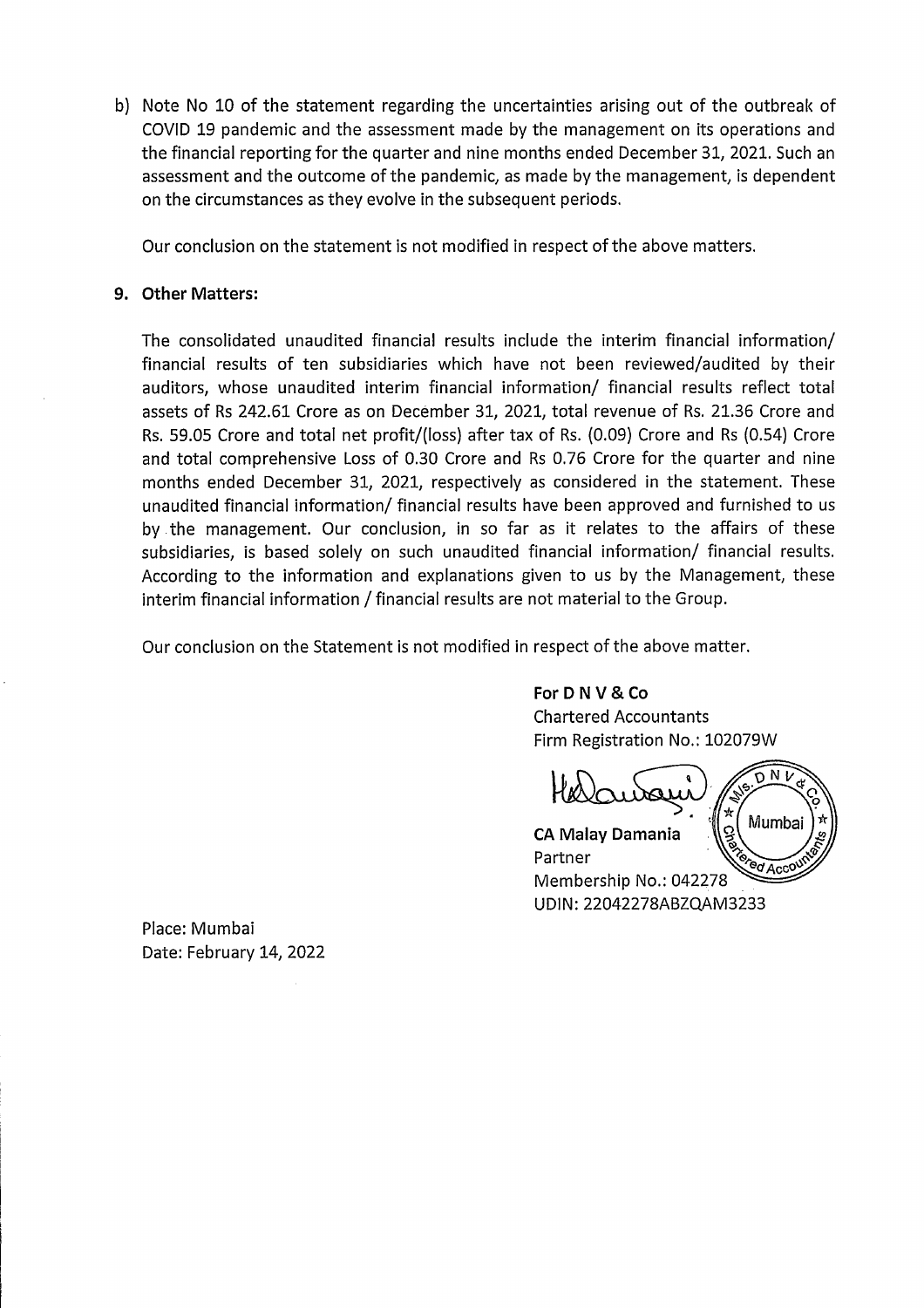# .<br>ISMT Limited

, Regd. Office: Panama House (earlier known as Lunkad Towers), Viman Nagar, Pune 411 014, Maharashtra. Phone: 020-41434100, Fax: 020-26630779, E-Mail: secretarial@ismt.co.in, Web: www.ismt.com, CIN: L27109PN1999PLC016417

STATEMENT OF CONSOLIDATED UNAUDITED FINANCIAL RESULTS FOR THE QUARTER AND NINE MONTHS ENDED DECEMBER 31,2021

| Quarter ended<br>Year ended<br>Nine Months ended<br>Sr.<br>December<br>December<br>Sept. 30,<br>December<br>December<br>March 31.<br>Particulars<br>31, 2021<br>2021<br>31, 2021<br>No<br>31, 2020<br>31, 2020<br>2021<br><b>Unaudited</b><br>Unaudited<br>Unaudited<br>Unaudited<br>Unaudited<br>Audited<br>1.<br>Income<br>Revenue from Operations<br>839.84<br>813.10<br><b>Sales of Products</b><br>544.38<br>2,323.39<br>1,123.23<br>1.736.63<br>278.36<br>224.13<br>135.60<br>662.68<br>277.05<br>Less : Inter Segment Transfers<br>415.99<br>19.08<br>17.32<br>16.21<br>57.63<br>37.92<br><b>Inter Division Transfers</b><br>48.55<br>13.07<br>16.50<br>14.91<br>44.88<br>27.37<br>Sale to Subsidiary Company<br>37.95<br>(a) Net Sales<br>525.90<br>558.58<br>377.66<br>1,558.20<br>780.89<br>1,234.14<br>7.86<br>8.49<br>6.25<br>21.89<br>11.85<br>17.61<br>(b) Other Operating Revenue<br>383.91<br>1,580.09<br>533.76<br>567.07<br>792.74<br>(c) Revenue From Operations - (a+b)<br>1,251.75<br>3.80<br>6.54<br>7.30<br>12.16<br>19.33<br>4787<br>(d) Other Income (Refer Note No. 6)<br>537.56<br>573.61<br>391.21<br>1,592.25<br>812.07<br>Total income $-(c+d)$<br>1,299.62<br>Expenses<br>$\mathbf{2}$<br>341.58<br>203.05<br>344.92<br>969.09<br>421.29<br>(a) Cost of Materials Consumed<br>692.01<br>(b) Changes in inventories of finished goods, work -in -progress<br>(39.55)<br>(10.16)<br>14.26<br>(67.92)<br>24.97<br>30.14<br>and stock-in-trade<br>42.01<br>35.59<br>39.39<br>121.94<br>96.95<br>133 66<br>(c) Employee Benefits Expense<br>69.79<br>65.89<br>66.00<br>203.65<br>197.14<br>262 65<br>(d) Finance Costs<br>15.78<br>15.65<br>16.25<br>46.86<br>48.60<br>64 00<br>(e) Depreciation<br>175.98<br>165.18<br>117.67<br>490.17<br>264.10<br>410.14<br>(f) Other Expenses<br>605.59<br>620.87<br>452.82<br>1,053.05<br>1,763.79<br>1,592.60<br><b>Total Expenses</b><br>(68.03)<br>(47.26)<br>(61.61)<br>(171.54)<br>3 Profit / (Loss) before Exceptional Items and tax (1-2)<br>(240.98)<br>(292.98)<br>4 Exceptional items -<br>0.84<br>0.28<br>(3.92)<br>0.58<br>(10.66)<br>(8.93)<br>(a) Foreign Exchange (Gain) / Loss<br>58.37<br>(b) Provision for Impairment in Vale of Project (Refer Note No. 8)<br>(57.69)<br>(172.12)<br>(230.32)<br>(342.42)<br>5 Profit / (Loss) before tax (3-4)<br>(68.87)<br>(47.54)<br>6 Tax Expenses :<br>(a) Current Tax<br>0.02<br>0.10<br>(b) Earlier years Tax<br>(c) Deferred Tax (Refer Note No.4)<br>(68.87)<br>(47.54)<br>(57.69)<br>(172.14)<br>(230.32)<br>Profit / (Loss) after tax $(5-6)$<br>(342.52)<br>7<br>8 Other Comprehensive Income (net of tax)<br>(a) Items that will not be reclassified to Profit or Loss<br>(1.60)<br>(3.33)<br>(0.80)<br>0.53<br>Gain/ (Loss) on Remeasurement of Defined Benefit Plan (net of tax)<br>(0.27)<br>(4.80)<br>(b) Items that will be reclassified to Profit or Loss<br>(0.20)<br>(0.44)<br>0.04<br>(0.21)<br>0.18<br>Foreign Currency Translation Reserve<br>(1.56)<br>(3.77)<br>(5.01)<br>(1.80)<br>(0.23)<br>(0.62)<br>(1.03)<br>Other Comprehensive Income (Net of tax) (a+b)<br>(51.31)<br>(177.15)<br>(230.94)<br>(343.55)<br>9 Total Comprehensive Income for the period $(7+8)$<br>(70.67)<br>(57.92)<br>Profit / (Loss) attrributable to:<br>(68.87)<br>(172.14)<br>(230.31)<br>(342.51)<br>(47.55)<br>(57.69)<br><b>Equity Shareholders of Parent</b><br>0.01<br>(0.01)<br>(0.01)<br>Non Controlling Interest<br>Other Comprehensive Income attributable to:<br>(1.80)<br>(3.76)<br>(0.24)<br>(5.01)<br>(0.64)<br>(1.04)<br><b>Equity Shareholders of Parent</b><br>0.01<br>0.02<br>(0.01)<br>0.01<br>Non Controlling Interest<br>Total Comprehensive Income attributable to:<br>(177.15)<br>(230.95)<br>(51.31)<br>(57.93)<br>(343.55)<br><b>Equity Shareholders of Parent</b><br>(70.67)<br>0.01<br>0.01<br>Non Controlling Interest<br>73.25<br>73.25<br>73.25<br>73.25<br>73.25<br>73.25<br>10 Paid-up Equity Share Capital (Face Value of Rs. 5/-per-share)<br>ONNS<br>11 Reserves Excluding Revaluation Reserve<br>(1,725.37)<br>LIM<br>12 Earnings per share<br>$\mathbf{z}$<br>ನ<br>Basic & Diluted Earnings per share of Rs.5//each<br>$\mathscr{D}_{1.75}$<br>(3.94)<br>(4.70)<br>(3.25)<br>15172)<br>(23.38)<br>(not annualised)<br>$\epsilon_{\nu\mu}$<br>દૂ<br><b>Cred Acco</b><br>$\mathcal{C}_{Unic}$ |  |  | Consolidated |  | Rs. in Crore |
|------------------------------------------------------------------------------------------------------------------------------------------------------------------------------------------------------------------------------------------------------------------------------------------------------------------------------------------------------------------------------------------------------------------------------------------------------------------------------------------------------------------------------------------------------------------------------------------------------------------------------------------------------------------------------------------------------------------------------------------------------------------------------------------------------------------------------------------------------------------------------------------------------------------------------------------------------------------------------------------------------------------------------------------------------------------------------------------------------------------------------------------------------------------------------------------------------------------------------------------------------------------------------------------------------------------------------------------------------------------------------------------------------------------------------------------------------------------------------------------------------------------------------------------------------------------------------------------------------------------------------------------------------------------------------------------------------------------------------------------------------------------------------------------------------------------------------------------------------------------------------------------------------------------------------------------------------------------------------------------------------------------------------------------------------------------------------------------------------------------------------------------------------------------------------------------------------------------------------------------------------------------------------------------------------------------------------------------------------------------------------------------------------------------------------------------------------------------------------------------------------------------------------------------------------------------------------------------------------------------------------------------------------------------------------------------------------------------------------------------------------------------------------------------------------------------------------------------------------------------------------------------------------------------------------------------------------------------------------------------------------------------------------------------------------------------------------------------------------------------------------------------------------------------------------------------------------------------------------------------------------------------------------------------------------------------------------------------------------------------------------------------------------------------------------------------------------------------------------------------------------------------------------------------------------------------------------------------------------------------------------------------------------------------------------------------------------------------------------------------------------------------------------------------------------------------------------------------------------------------------------------------------------------------------------------------------------------------------------------------------------------------------------------------------------------------------------------------------------------------------------------------------------------------------------------------------------------------------------------------------------------------------------------------------------------------------------------------------------------|--|--|--------------|--|--------------|
|                                                                                                                                                                                                                                                                                                                                                                                                                                                                                                                                                                                                                                                                                                                                                                                                                                                                                                                                                                                                                                                                                                                                                                                                                                                                                                                                                                                                                                                                                                                                                                                                                                                                                                                                                                                                                                                                                                                                                                                                                                                                                                                                                                                                                                                                                                                                                                                                                                                                                                                                                                                                                                                                                                                                                                                                                                                                                                                                                                                                                                                                                                                                                                                                                                                                                                                                                                                                                                                                                                                                                                                                                                                                                                                                                                                                                                                                                                                                                                                                                                                                                                                                                                                                                                                                                                                                                            |  |  |              |  |              |
|                                                                                                                                                                                                                                                                                                                                                                                                                                                                                                                                                                                                                                                                                                                                                                                                                                                                                                                                                                                                                                                                                                                                                                                                                                                                                                                                                                                                                                                                                                                                                                                                                                                                                                                                                                                                                                                                                                                                                                                                                                                                                                                                                                                                                                                                                                                                                                                                                                                                                                                                                                                                                                                                                                                                                                                                                                                                                                                                                                                                                                                                                                                                                                                                                                                                                                                                                                                                                                                                                                                                                                                                                                                                                                                                                                                                                                                                                                                                                                                                                                                                                                                                                                                                                                                                                                                                                            |  |  |              |  |              |
|                                                                                                                                                                                                                                                                                                                                                                                                                                                                                                                                                                                                                                                                                                                                                                                                                                                                                                                                                                                                                                                                                                                                                                                                                                                                                                                                                                                                                                                                                                                                                                                                                                                                                                                                                                                                                                                                                                                                                                                                                                                                                                                                                                                                                                                                                                                                                                                                                                                                                                                                                                                                                                                                                                                                                                                                                                                                                                                                                                                                                                                                                                                                                                                                                                                                                                                                                                                                                                                                                                                                                                                                                                                                                                                                                                                                                                                                                                                                                                                                                                                                                                                                                                                                                                                                                                                                                            |  |  |              |  |              |
|                                                                                                                                                                                                                                                                                                                                                                                                                                                                                                                                                                                                                                                                                                                                                                                                                                                                                                                                                                                                                                                                                                                                                                                                                                                                                                                                                                                                                                                                                                                                                                                                                                                                                                                                                                                                                                                                                                                                                                                                                                                                                                                                                                                                                                                                                                                                                                                                                                                                                                                                                                                                                                                                                                                                                                                                                                                                                                                                                                                                                                                                                                                                                                                                                                                                                                                                                                                                                                                                                                                                                                                                                                                                                                                                                                                                                                                                                                                                                                                                                                                                                                                                                                                                                                                                                                                                                            |  |  |              |  |              |
|                                                                                                                                                                                                                                                                                                                                                                                                                                                                                                                                                                                                                                                                                                                                                                                                                                                                                                                                                                                                                                                                                                                                                                                                                                                                                                                                                                                                                                                                                                                                                                                                                                                                                                                                                                                                                                                                                                                                                                                                                                                                                                                                                                                                                                                                                                                                                                                                                                                                                                                                                                                                                                                                                                                                                                                                                                                                                                                                                                                                                                                                                                                                                                                                                                                                                                                                                                                                                                                                                                                                                                                                                                                                                                                                                                                                                                                                                                                                                                                                                                                                                                                                                                                                                                                                                                                                                            |  |  |              |  |              |
|                                                                                                                                                                                                                                                                                                                                                                                                                                                                                                                                                                                                                                                                                                                                                                                                                                                                                                                                                                                                                                                                                                                                                                                                                                                                                                                                                                                                                                                                                                                                                                                                                                                                                                                                                                                                                                                                                                                                                                                                                                                                                                                                                                                                                                                                                                                                                                                                                                                                                                                                                                                                                                                                                                                                                                                                                                                                                                                                                                                                                                                                                                                                                                                                                                                                                                                                                                                                                                                                                                                                                                                                                                                                                                                                                                                                                                                                                                                                                                                                                                                                                                                                                                                                                                                                                                                                                            |  |  |              |  |              |
|                                                                                                                                                                                                                                                                                                                                                                                                                                                                                                                                                                                                                                                                                                                                                                                                                                                                                                                                                                                                                                                                                                                                                                                                                                                                                                                                                                                                                                                                                                                                                                                                                                                                                                                                                                                                                                                                                                                                                                                                                                                                                                                                                                                                                                                                                                                                                                                                                                                                                                                                                                                                                                                                                                                                                                                                                                                                                                                                                                                                                                                                                                                                                                                                                                                                                                                                                                                                                                                                                                                                                                                                                                                                                                                                                                                                                                                                                                                                                                                                                                                                                                                                                                                                                                                                                                                                                            |  |  |              |  |              |
|                                                                                                                                                                                                                                                                                                                                                                                                                                                                                                                                                                                                                                                                                                                                                                                                                                                                                                                                                                                                                                                                                                                                                                                                                                                                                                                                                                                                                                                                                                                                                                                                                                                                                                                                                                                                                                                                                                                                                                                                                                                                                                                                                                                                                                                                                                                                                                                                                                                                                                                                                                                                                                                                                                                                                                                                                                                                                                                                                                                                                                                                                                                                                                                                                                                                                                                                                                                                                                                                                                                                                                                                                                                                                                                                                                                                                                                                                                                                                                                                                                                                                                                                                                                                                                                                                                                                                            |  |  |              |  |              |
|                                                                                                                                                                                                                                                                                                                                                                                                                                                                                                                                                                                                                                                                                                                                                                                                                                                                                                                                                                                                                                                                                                                                                                                                                                                                                                                                                                                                                                                                                                                                                                                                                                                                                                                                                                                                                                                                                                                                                                                                                                                                                                                                                                                                                                                                                                                                                                                                                                                                                                                                                                                                                                                                                                                                                                                                                                                                                                                                                                                                                                                                                                                                                                                                                                                                                                                                                                                                                                                                                                                                                                                                                                                                                                                                                                                                                                                                                                                                                                                                                                                                                                                                                                                                                                                                                                                                                            |  |  |              |  |              |
|                                                                                                                                                                                                                                                                                                                                                                                                                                                                                                                                                                                                                                                                                                                                                                                                                                                                                                                                                                                                                                                                                                                                                                                                                                                                                                                                                                                                                                                                                                                                                                                                                                                                                                                                                                                                                                                                                                                                                                                                                                                                                                                                                                                                                                                                                                                                                                                                                                                                                                                                                                                                                                                                                                                                                                                                                                                                                                                                                                                                                                                                                                                                                                                                                                                                                                                                                                                                                                                                                                                                                                                                                                                                                                                                                                                                                                                                                                                                                                                                                                                                                                                                                                                                                                                                                                                                                            |  |  |              |  |              |
|                                                                                                                                                                                                                                                                                                                                                                                                                                                                                                                                                                                                                                                                                                                                                                                                                                                                                                                                                                                                                                                                                                                                                                                                                                                                                                                                                                                                                                                                                                                                                                                                                                                                                                                                                                                                                                                                                                                                                                                                                                                                                                                                                                                                                                                                                                                                                                                                                                                                                                                                                                                                                                                                                                                                                                                                                                                                                                                                                                                                                                                                                                                                                                                                                                                                                                                                                                                                                                                                                                                                                                                                                                                                                                                                                                                                                                                                                                                                                                                                                                                                                                                                                                                                                                                                                                                                                            |  |  |              |  |              |
|                                                                                                                                                                                                                                                                                                                                                                                                                                                                                                                                                                                                                                                                                                                                                                                                                                                                                                                                                                                                                                                                                                                                                                                                                                                                                                                                                                                                                                                                                                                                                                                                                                                                                                                                                                                                                                                                                                                                                                                                                                                                                                                                                                                                                                                                                                                                                                                                                                                                                                                                                                                                                                                                                                                                                                                                                                                                                                                                                                                                                                                                                                                                                                                                                                                                                                                                                                                                                                                                                                                                                                                                                                                                                                                                                                                                                                                                                                                                                                                                                                                                                                                                                                                                                                                                                                                                                            |  |  |              |  |              |
|                                                                                                                                                                                                                                                                                                                                                                                                                                                                                                                                                                                                                                                                                                                                                                                                                                                                                                                                                                                                                                                                                                                                                                                                                                                                                                                                                                                                                                                                                                                                                                                                                                                                                                                                                                                                                                                                                                                                                                                                                                                                                                                                                                                                                                                                                                                                                                                                                                                                                                                                                                                                                                                                                                                                                                                                                                                                                                                                                                                                                                                                                                                                                                                                                                                                                                                                                                                                                                                                                                                                                                                                                                                                                                                                                                                                                                                                                                                                                                                                                                                                                                                                                                                                                                                                                                                                                            |  |  |              |  |              |
|                                                                                                                                                                                                                                                                                                                                                                                                                                                                                                                                                                                                                                                                                                                                                                                                                                                                                                                                                                                                                                                                                                                                                                                                                                                                                                                                                                                                                                                                                                                                                                                                                                                                                                                                                                                                                                                                                                                                                                                                                                                                                                                                                                                                                                                                                                                                                                                                                                                                                                                                                                                                                                                                                                                                                                                                                                                                                                                                                                                                                                                                                                                                                                                                                                                                                                                                                                                                                                                                                                                                                                                                                                                                                                                                                                                                                                                                                                                                                                                                                                                                                                                                                                                                                                                                                                                                                            |  |  |              |  |              |
|                                                                                                                                                                                                                                                                                                                                                                                                                                                                                                                                                                                                                                                                                                                                                                                                                                                                                                                                                                                                                                                                                                                                                                                                                                                                                                                                                                                                                                                                                                                                                                                                                                                                                                                                                                                                                                                                                                                                                                                                                                                                                                                                                                                                                                                                                                                                                                                                                                                                                                                                                                                                                                                                                                                                                                                                                                                                                                                                                                                                                                                                                                                                                                                                                                                                                                                                                                                                                                                                                                                                                                                                                                                                                                                                                                                                                                                                                                                                                                                                                                                                                                                                                                                                                                                                                                                                                            |  |  |              |  |              |
|                                                                                                                                                                                                                                                                                                                                                                                                                                                                                                                                                                                                                                                                                                                                                                                                                                                                                                                                                                                                                                                                                                                                                                                                                                                                                                                                                                                                                                                                                                                                                                                                                                                                                                                                                                                                                                                                                                                                                                                                                                                                                                                                                                                                                                                                                                                                                                                                                                                                                                                                                                                                                                                                                                                                                                                                                                                                                                                                                                                                                                                                                                                                                                                                                                                                                                                                                                                                                                                                                                                                                                                                                                                                                                                                                                                                                                                                                                                                                                                                                                                                                                                                                                                                                                                                                                                                                            |  |  |              |  |              |
|                                                                                                                                                                                                                                                                                                                                                                                                                                                                                                                                                                                                                                                                                                                                                                                                                                                                                                                                                                                                                                                                                                                                                                                                                                                                                                                                                                                                                                                                                                                                                                                                                                                                                                                                                                                                                                                                                                                                                                                                                                                                                                                                                                                                                                                                                                                                                                                                                                                                                                                                                                                                                                                                                                                                                                                                                                                                                                                                                                                                                                                                                                                                                                                                                                                                                                                                                                                                                                                                                                                                                                                                                                                                                                                                                                                                                                                                                                                                                                                                                                                                                                                                                                                                                                                                                                                                                            |  |  |              |  |              |
|                                                                                                                                                                                                                                                                                                                                                                                                                                                                                                                                                                                                                                                                                                                                                                                                                                                                                                                                                                                                                                                                                                                                                                                                                                                                                                                                                                                                                                                                                                                                                                                                                                                                                                                                                                                                                                                                                                                                                                                                                                                                                                                                                                                                                                                                                                                                                                                                                                                                                                                                                                                                                                                                                                                                                                                                                                                                                                                                                                                                                                                                                                                                                                                                                                                                                                                                                                                                                                                                                                                                                                                                                                                                                                                                                                                                                                                                                                                                                                                                                                                                                                                                                                                                                                                                                                                                                            |  |  |              |  |              |
|                                                                                                                                                                                                                                                                                                                                                                                                                                                                                                                                                                                                                                                                                                                                                                                                                                                                                                                                                                                                                                                                                                                                                                                                                                                                                                                                                                                                                                                                                                                                                                                                                                                                                                                                                                                                                                                                                                                                                                                                                                                                                                                                                                                                                                                                                                                                                                                                                                                                                                                                                                                                                                                                                                                                                                                                                                                                                                                                                                                                                                                                                                                                                                                                                                                                                                                                                                                                                                                                                                                                                                                                                                                                                                                                                                                                                                                                                                                                                                                                                                                                                                                                                                                                                                                                                                                                                            |  |  |              |  |              |
|                                                                                                                                                                                                                                                                                                                                                                                                                                                                                                                                                                                                                                                                                                                                                                                                                                                                                                                                                                                                                                                                                                                                                                                                                                                                                                                                                                                                                                                                                                                                                                                                                                                                                                                                                                                                                                                                                                                                                                                                                                                                                                                                                                                                                                                                                                                                                                                                                                                                                                                                                                                                                                                                                                                                                                                                                                                                                                                                                                                                                                                                                                                                                                                                                                                                                                                                                                                                                                                                                                                                                                                                                                                                                                                                                                                                                                                                                                                                                                                                                                                                                                                                                                                                                                                                                                                                                            |  |  |              |  |              |
|                                                                                                                                                                                                                                                                                                                                                                                                                                                                                                                                                                                                                                                                                                                                                                                                                                                                                                                                                                                                                                                                                                                                                                                                                                                                                                                                                                                                                                                                                                                                                                                                                                                                                                                                                                                                                                                                                                                                                                                                                                                                                                                                                                                                                                                                                                                                                                                                                                                                                                                                                                                                                                                                                                                                                                                                                                                                                                                                                                                                                                                                                                                                                                                                                                                                                                                                                                                                                                                                                                                                                                                                                                                                                                                                                                                                                                                                                                                                                                                                                                                                                                                                                                                                                                                                                                                                                            |  |  |              |  |              |
|                                                                                                                                                                                                                                                                                                                                                                                                                                                                                                                                                                                                                                                                                                                                                                                                                                                                                                                                                                                                                                                                                                                                                                                                                                                                                                                                                                                                                                                                                                                                                                                                                                                                                                                                                                                                                                                                                                                                                                                                                                                                                                                                                                                                                                                                                                                                                                                                                                                                                                                                                                                                                                                                                                                                                                                                                                                                                                                                                                                                                                                                                                                                                                                                                                                                                                                                                                                                                                                                                                                                                                                                                                                                                                                                                                                                                                                                                                                                                                                                                                                                                                                                                                                                                                                                                                                                                            |  |  |              |  |              |
|                                                                                                                                                                                                                                                                                                                                                                                                                                                                                                                                                                                                                                                                                                                                                                                                                                                                                                                                                                                                                                                                                                                                                                                                                                                                                                                                                                                                                                                                                                                                                                                                                                                                                                                                                                                                                                                                                                                                                                                                                                                                                                                                                                                                                                                                                                                                                                                                                                                                                                                                                                                                                                                                                                                                                                                                                                                                                                                                                                                                                                                                                                                                                                                                                                                                                                                                                                                                                                                                                                                                                                                                                                                                                                                                                                                                                                                                                                                                                                                                                                                                                                                                                                                                                                                                                                                                                            |  |  |              |  |              |
|                                                                                                                                                                                                                                                                                                                                                                                                                                                                                                                                                                                                                                                                                                                                                                                                                                                                                                                                                                                                                                                                                                                                                                                                                                                                                                                                                                                                                                                                                                                                                                                                                                                                                                                                                                                                                                                                                                                                                                                                                                                                                                                                                                                                                                                                                                                                                                                                                                                                                                                                                                                                                                                                                                                                                                                                                                                                                                                                                                                                                                                                                                                                                                                                                                                                                                                                                                                                                                                                                                                                                                                                                                                                                                                                                                                                                                                                                                                                                                                                                                                                                                                                                                                                                                                                                                                                                            |  |  |              |  |              |
|                                                                                                                                                                                                                                                                                                                                                                                                                                                                                                                                                                                                                                                                                                                                                                                                                                                                                                                                                                                                                                                                                                                                                                                                                                                                                                                                                                                                                                                                                                                                                                                                                                                                                                                                                                                                                                                                                                                                                                                                                                                                                                                                                                                                                                                                                                                                                                                                                                                                                                                                                                                                                                                                                                                                                                                                                                                                                                                                                                                                                                                                                                                                                                                                                                                                                                                                                                                                                                                                                                                                                                                                                                                                                                                                                                                                                                                                                                                                                                                                                                                                                                                                                                                                                                                                                                                                                            |  |  |              |  |              |
|                                                                                                                                                                                                                                                                                                                                                                                                                                                                                                                                                                                                                                                                                                                                                                                                                                                                                                                                                                                                                                                                                                                                                                                                                                                                                                                                                                                                                                                                                                                                                                                                                                                                                                                                                                                                                                                                                                                                                                                                                                                                                                                                                                                                                                                                                                                                                                                                                                                                                                                                                                                                                                                                                                                                                                                                                                                                                                                                                                                                                                                                                                                                                                                                                                                                                                                                                                                                                                                                                                                                                                                                                                                                                                                                                                                                                                                                                                                                                                                                                                                                                                                                                                                                                                                                                                                                                            |  |  |              |  |              |
|                                                                                                                                                                                                                                                                                                                                                                                                                                                                                                                                                                                                                                                                                                                                                                                                                                                                                                                                                                                                                                                                                                                                                                                                                                                                                                                                                                                                                                                                                                                                                                                                                                                                                                                                                                                                                                                                                                                                                                                                                                                                                                                                                                                                                                                                                                                                                                                                                                                                                                                                                                                                                                                                                                                                                                                                                                                                                                                                                                                                                                                                                                                                                                                                                                                                                                                                                                                                                                                                                                                                                                                                                                                                                                                                                                                                                                                                                                                                                                                                                                                                                                                                                                                                                                                                                                                                                            |  |  |              |  |              |
|                                                                                                                                                                                                                                                                                                                                                                                                                                                                                                                                                                                                                                                                                                                                                                                                                                                                                                                                                                                                                                                                                                                                                                                                                                                                                                                                                                                                                                                                                                                                                                                                                                                                                                                                                                                                                                                                                                                                                                                                                                                                                                                                                                                                                                                                                                                                                                                                                                                                                                                                                                                                                                                                                                                                                                                                                                                                                                                                                                                                                                                                                                                                                                                                                                                                                                                                                                                                                                                                                                                                                                                                                                                                                                                                                                                                                                                                                                                                                                                                                                                                                                                                                                                                                                                                                                                                                            |  |  |              |  |              |
|                                                                                                                                                                                                                                                                                                                                                                                                                                                                                                                                                                                                                                                                                                                                                                                                                                                                                                                                                                                                                                                                                                                                                                                                                                                                                                                                                                                                                                                                                                                                                                                                                                                                                                                                                                                                                                                                                                                                                                                                                                                                                                                                                                                                                                                                                                                                                                                                                                                                                                                                                                                                                                                                                                                                                                                                                                                                                                                                                                                                                                                                                                                                                                                                                                                                                                                                                                                                                                                                                                                                                                                                                                                                                                                                                                                                                                                                                                                                                                                                                                                                                                                                                                                                                                                                                                                                                            |  |  |              |  |              |
|                                                                                                                                                                                                                                                                                                                                                                                                                                                                                                                                                                                                                                                                                                                                                                                                                                                                                                                                                                                                                                                                                                                                                                                                                                                                                                                                                                                                                                                                                                                                                                                                                                                                                                                                                                                                                                                                                                                                                                                                                                                                                                                                                                                                                                                                                                                                                                                                                                                                                                                                                                                                                                                                                                                                                                                                                                                                                                                                                                                                                                                                                                                                                                                                                                                                                                                                                                                                                                                                                                                                                                                                                                                                                                                                                                                                                                                                                                                                                                                                                                                                                                                                                                                                                                                                                                                                                            |  |  |              |  |              |
|                                                                                                                                                                                                                                                                                                                                                                                                                                                                                                                                                                                                                                                                                                                                                                                                                                                                                                                                                                                                                                                                                                                                                                                                                                                                                                                                                                                                                                                                                                                                                                                                                                                                                                                                                                                                                                                                                                                                                                                                                                                                                                                                                                                                                                                                                                                                                                                                                                                                                                                                                                                                                                                                                                                                                                                                                                                                                                                                                                                                                                                                                                                                                                                                                                                                                                                                                                                                                                                                                                                                                                                                                                                                                                                                                                                                                                                                                                                                                                                                                                                                                                                                                                                                                                                                                                                                                            |  |  |              |  |              |
|                                                                                                                                                                                                                                                                                                                                                                                                                                                                                                                                                                                                                                                                                                                                                                                                                                                                                                                                                                                                                                                                                                                                                                                                                                                                                                                                                                                                                                                                                                                                                                                                                                                                                                                                                                                                                                                                                                                                                                                                                                                                                                                                                                                                                                                                                                                                                                                                                                                                                                                                                                                                                                                                                                                                                                                                                                                                                                                                                                                                                                                                                                                                                                                                                                                                                                                                                                                                                                                                                                                                                                                                                                                                                                                                                                                                                                                                                                                                                                                                                                                                                                                                                                                                                                                                                                                                                            |  |  |              |  |              |
|                                                                                                                                                                                                                                                                                                                                                                                                                                                                                                                                                                                                                                                                                                                                                                                                                                                                                                                                                                                                                                                                                                                                                                                                                                                                                                                                                                                                                                                                                                                                                                                                                                                                                                                                                                                                                                                                                                                                                                                                                                                                                                                                                                                                                                                                                                                                                                                                                                                                                                                                                                                                                                                                                                                                                                                                                                                                                                                                                                                                                                                                                                                                                                                                                                                                                                                                                                                                                                                                                                                                                                                                                                                                                                                                                                                                                                                                                                                                                                                                                                                                                                                                                                                                                                                                                                                                                            |  |  |              |  |              |
|                                                                                                                                                                                                                                                                                                                                                                                                                                                                                                                                                                                                                                                                                                                                                                                                                                                                                                                                                                                                                                                                                                                                                                                                                                                                                                                                                                                                                                                                                                                                                                                                                                                                                                                                                                                                                                                                                                                                                                                                                                                                                                                                                                                                                                                                                                                                                                                                                                                                                                                                                                                                                                                                                                                                                                                                                                                                                                                                                                                                                                                                                                                                                                                                                                                                                                                                                                                                                                                                                                                                                                                                                                                                                                                                                                                                                                                                                                                                                                                                                                                                                                                                                                                                                                                                                                                                                            |  |  |              |  |              |
|                                                                                                                                                                                                                                                                                                                                                                                                                                                                                                                                                                                                                                                                                                                                                                                                                                                                                                                                                                                                                                                                                                                                                                                                                                                                                                                                                                                                                                                                                                                                                                                                                                                                                                                                                                                                                                                                                                                                                                                                                                                                                                                                                                                                                                                                                                                                                                                                                                                                                                                                                                                                                                                                                                                                                                                                                                                                                                                                                                                                                                                                                                                                                                                                                                                                                                                                                                                                                                                                                                                                                                                                                                                                                                                                                                                                                                                                                                                                                                                                                                                                                                                                                                                                                                                                                                                                                            |  |  |              |  |              |
|                                                                                                                                                                                                                                                                                                                                                                                                                                                                                                                                                                                                                                                                                                                                                                                                                                                                                                                                                                                                                                                                                                                                                                                                                                                                                                                                                                                                                                                                                                                                                                                                                                                                                                                                                                                                                                                                                                                                                                                                                                                                                                                                                                                                                                                                                                                                                                                                                                                                                                                                                                                                                                                                                                                                                                                                                                                                                                                                                                                                                                                                                                                                                                                                                                                                                                                                                                                                                                                                                                                                                                                                                                                                                                                                                                                                                                                                                                                                                                                                                                                                                                                                                                                                                                                                                                                                                            |  |  |              |  |              |
|                                                                                                                                                                                                                                                                                                                                                                                                                                                                                                                                                                                                                                                                                                                                                                                                                                                                                                                                                                                                                                                                                                                                                                                                                                                                                                                                                                                                                                                                                                                                                                                                                                                                                                                                                                                                                                                                                                                                                                                                                                                                                                                                                                                                                                                                                                                                                                                                                                                                                                                                                                                                                                                                                                                                                                                                                                                                                                                                                                                                                                                                                                                                                                                                                                                                                                                                                                                                                                                                                                                                                                                                                                                                                                                                                                                                                                                                                                                                                                                                                                                                                                                                                                                                                                                                                                                                                            |  |  |              |  |              |
|                                                                                                                                                                                                                                                                                                                                                                                                                                                                                                                                                                                                                                                                                                                                                                                                                                                                                                                                                                                                                                                                                                                                                                                                                                                                                                                                                                                                                                                                                                                                                                                                                                                                                                                                                                                                                                                                                                                                                                                                                                                                                                                                                                                                                                                                                                                                                                                                                                                                                                                                                                                                                                                                                                                                                                                                                                                                                                                                                                                                                                                                                                                                                                                                                                                                                                                                                                                                                                                                                                                                                                                                                                                                                                                                                                                                                                                                                                                                                                                                                                                                                                                                                                                                                                                                                                                                                            |  |  |              |  |              |
|                                                                                                                                                                                                                                                                                                                                                                                                                                                                                                                                                                                                                                                                                                                                                                                                                                                                                                                                                                                                                                                                                                                                                                                                                                                                                                                                                                                                                                                                                                                                                                                                                                                                                                                                                                                                                                                                                                                                                                                                                                                                                                                                                                                                                                                                                                                                                                                                                                                                                                                                                                                                                                                                                                                                                                                                                                                                                                                                                                                                                                                                                                                                                                                                                                                                                                                                                                                                                                                                                                                                                                                                                                                                                                                                                                                                                                                                                                                                                                                                                                                                                                                                                                                                                                                                                                                                                            |  |  |              |  |              |
|                                                                                                                                                                                                                                                                                                                                                                                                                                                                                                                                                                                                                                                                                                                                                                                                                                                                                                                                                                                                                                                                                                                                                                                                                                                                                                                                                                                                                                                                                                                                                                                                                                                                                                                                                                                                                                                                                                                                                                                                                                                                                                                                                                                                                                                                                                                                                                                                                                                                                                                                                                                                                                                                                                                                                                                                                                                                                                                                                                                                                                                                                                                                                                                                                                                                                                                                                                                                                                                                                                                                                                                                                                                                                                                                                                                                                                                                                                                                                                                                                                                                                                                                                                                                                                                                                                                                                            |  |  |              |  |              |
|                                                                                                                                                                                                                                                                                                                                                                                                                                                                                                                                                                                                                                                                                                                                                                                                                                                                                                                                                                                                                                                                                                                                                                                                                                                                                                                                                                                                                                                                                                                                                                                                                                                                                                                                                                                                                                                                                                                                                                                                                                                                                                                                                                                                                                                                                                                                                                                                                                                                                                                                                                                                                                                                                                                                                                                                                                                                                                                                                                                                                                                                                                                                                                                                                                                                                                                                                                                                                                                                                                                                                                                                                                                                                                                                                                                                                                                                                                                                                                                                                                                                                                                                                                                                                                                                                                                                                            |  |  |              |  |              |
|                                                                                                                                                                                                                                                                                                                                                                                                                                                                                                                                                                                                                                                                                                                                                                                                                                                                                                                                                                                                                                                                                                                                                                                                                                                                                                                                                                                                                                                                                                                                                                                                                                                                                                                                                                                                                                                                                                                                                                                                                                                                                                                                                                                                                                                                                                                                                                                                                                                                                                                                                                                                                                                                                                                                                                                                                                                                                                                                                                                                                                                                                                                                                                                                                                                                                                                                                                                                                                                                                                                                                                                                                                                                                                                                                                                                                                                                                                                                                                                                                                                                                                                                                                                                                                                                                                                                                            |  |  |              |  |              |
|                                                                                                                                                                                                                                                                                                                                                                                                                                                                                                                                                                                                                                                                                                                                                                                                                                                                                                                                                                                                                                                                                                                                                                                                                                                                                                                                                                                                                                                                                                                                                                                                                                                                                                                                                                                                                                                                                                                                                                                                                                                                                                                                                                                                                                                                                                                                                                                                                                                                                                                                                                                                                                                                                                                                                                                                                                                                                                                                                                                                                                                                                                                                                                                                                                                                                                                                                                                                                                                                                                                                                                                                                                                                                                                                                                                                                                                                                                                                                                                                                                                                                                                                                                                                                                                                                                                                                            |  |  |              |  |              |
|                                                                                                                                                                                                                                                                                                                                                                                                                                                                                                                                                                                                                                                                                                                                                                                                                                                                                                                                                                                                                                                                                                                                                                                                                                                                                                                                                                                                                                                                                                                                                                                                                                                                                                                                                                                                                                                                                                                                                                                                                                                                                                                                                                                                                                                                                                                                                                                                                                                                                                                                                                                                                                                                                                                                                                                                                                                                                                                                                                                                                                                                                                                                                                                                                                                                                                                                                                                                                                                                                                                                                                                                                                                                                                                                                                                                                                                                                                                                                                                                                                                                                                                                                                                                                                                                                                                                                            |  |  |              |  |              |
|                                                                                                                                                                                                                                                                                                                                                                                                                                                                                                                                                                                                                                                                                                                                                                                                                                                                                                                                                                                                                                                                                                                                                                                                                                                                                                                                                                                                                                                                                                                                                                                                                                                                                                                                                                                                                                                                                                                                                                                                                                                                                                                                                                                                                                                                                                                                                                                                                                                                                                                                                                                                                                                                                                                                                                                                                                                                                                                                                                                                                                                                                                                                                                                                                                                                                                                                                                                                                                                                                                                                                                                                                                                                                                                                                                                                                                                                                                                                                                                                                                                                                                                                                                                                                                                                                                                                                            |  |  |              |  |              |
|                                                                                                                                                                                                                                                                                                                                                                                                                                                                                                                                                                                                                                                                                                                                                                                                                                                                                                                                                                                                                                                                                                                                                                                                                                                                                                                                                                                                                                                                                                                                                                                                                                                                                                                                                                                                                                                                                                                                                                                                                                                                                                                                                                                                                                                                                                                                                                                                                                                                                                                                                                                                                                                                                                                                                                                                                                                                                                                                                                                                                                                                                                                                                                                                                                                                                                                                                                                                                                                                                                                                                                                                                                                                                                                                                                                                                                                                                                                                                                                                                                                                                                                                                                                                                                                                                                                                                            |  |  |              |  |              |
|                                                                                                                                                                                                                                                                                                                                                                                                                                                                                                                                                                                                                                                                                                                                                                                                                                                                                                                                                                                                                                                                                                                                                                                                                                                                                                                                                                                                                                                                                                                                                                                                                                                                                                                                                                                                                                                                                                                                                                                                                                                                                                                                                                                                                                                                                                                                                                                                                                                                                                                                                                                                                                                                                                                                                                                                                                                                                                                                                                                                                                                                                                                                                                                                                                                                                                                                                                                                                                                                                                                                                                                                                                                                                                                                                                                                                                                                                                                                                                                                                                                                                                                                                                                                                                                                                                                                                            |  |  |              |  |              |
|                                                                                                                                                                                                                                                                                                                                                                                                                                                                                                                                                                                                                                                                                                                                                                                                                                                                                                                                                                                                                                                                                                                                                                                                                                                                                                                                                                                                                                                                                                                                                                                                                                                                                                                                                                                                                                                                                                                                                                                                                                                                                                                                                                                                                                                                                                                                                                                                                                                                                                                                                                                                                                                                                                                                                                                                                                                                                                                                                                                                                                                                                                                                                                                                                                                                                                                                                                                                                                                                                                                                                                                                                                                                                                                                                                                                                                                                                                                                                                                                                                                                                                                                                                                                                                                                                                                                                            |  |  |              |  |              |
|                                                                                                                                                                                                                                                                                                                                                                                                                                                                                                                                                                                                                                                                                                                                                                                                                                                                                                                                                                                                                                                                                                                                                                                                                                                                                                                                                                                                                                                                                                                                                                                                                                                                                                                                                                                                                                                                                                                                                                                                                                                                                                                                                                                                                                                                                                                                                                                                                                                                                                                                                                                                                                                                                                                                                                                                                                                                                                                                                                                                                                                                                                                                                                                                                                                                                                                                                                                                                                                                                                                                                                                                                                                                                                                                                                                                                                                                                                                                                                                                                                                                                                                                                                                                                                                                                                                                                            |  |  |              |  |              |
|                                                                                                                                                                                                                                                                                                                                                                                                                                                                                                                                                                                                                                                                                                                                                                                                                                                                                                                                                                                                                                                                                                                                                                                                                                                                                                                                                                                                                                                                                                                                                                                                                                                                                                                                                                                                                                                                                                                                                                                                                                                                                                                                                                                                                                                                                                                                                                                                                                                                                                                                                                                                                                                                                                                                                                                                                                                                                                                                                                                                                                                                                                                                                                                                                                                                                                                                                                                                                                                                                                                                                                                                                                                                                                                                                                                                                                                                                                                                                                                                                                                                                                                                                                                                                                                                                                                                                            |  |  |              |  |              |
|                                                                                                                                                                                                                                                                                                                                                                                                                                                                                                                                                                                                                                                                                                                                                                                                                                                                                                                                                                                                                                                                                                                                                                                                                                                                                                                                                                                                                                                                                                                                                                                                                                                                                                                                                                                                                                                                                                                                                                                                                                                                                                                                                                                                                                                                                                                                                                                                                                                                                                                                                                                                                                                                                                                                                                                                                                                                                                                                                                                                                                                                                                                                                                                                                                                                                                                                                                                                                                                                                                                                                                                                                                                                                                                                                                                                                                                                                                                                                                                                                                                                                                                                                                                                                                                                                                                                                            |  |  |              |  |              |
|                                                                                                                                                                                                                                                                                                                                                                                                                                                                                                                                                                                                                                                                                                                                                                                                                                                                                                                                                                                                                                                                                                                                                                                                                                                                                                                                                                                                                                                                                                                                                                                                                                                                                                                                                                                                                                                                                                                                                                                                                                                                                                                                                                                                                                                                                                                                                                                                                                                                                                                                                                                                                                                                                                                                                                                                                                                                                                                                                                                                                                                                                                                                                                                                                                                                                                                                                                                                                                                                                                                                                                                                                                                                                                                                                                                                                                                                                                                                                                                                                                                                                                                                                                                                                                                                                                                                                            |  |  |              |  |              |
|                                                                                                                                                                                                                                                                                                                                                                                                                                                                                                                                                                                                                                                                                                                                                                                                                                                                                                                                                                                                                                                                                                                                                                                                                                                                                                                                                                                                                                                                                                                                                                                                                                                                                                                                                                                                                                                                                                                                                                                                                                                                                                                                                                                                                                                                                                                                                                                                                                                                                                                                                                                                                                                                                                                                                                                                                                                                                                                                                                                                                                                                                                                                                                                                                                                                                                                                                                                                                                                                                                                                                                                                                                                                                                                                                                                                                                                                                                                                                                                                                                                                                                                                                                                                                                                                                                                                                            |  |  |              |  |              |
|                                                                                                                                                                                                                                                                                                                                                                                                                                                                                                                                                                                                                                                                                                                                                                                                                                                                                                                                                                                                                                                                                                                                                                                                                                                                                                                                                                                                                                                                                                                                                                                                                                                                                                                                                                                                                                                                                                                                                                                                                                                                                                                                                                                                                                                                                                                                                                                                                                                                                                                                                                                                                                                                                                                                                                                                                                                                                                                                                                                                                                                                                                                                                                                                                                                                                                                                                                                                                                                                                                                                                                                                                                                                                                                                                                                                                                                                                                                                                                                                                                                                                                                                                                                                                                                                                                                                                            |  |  |              |  |              |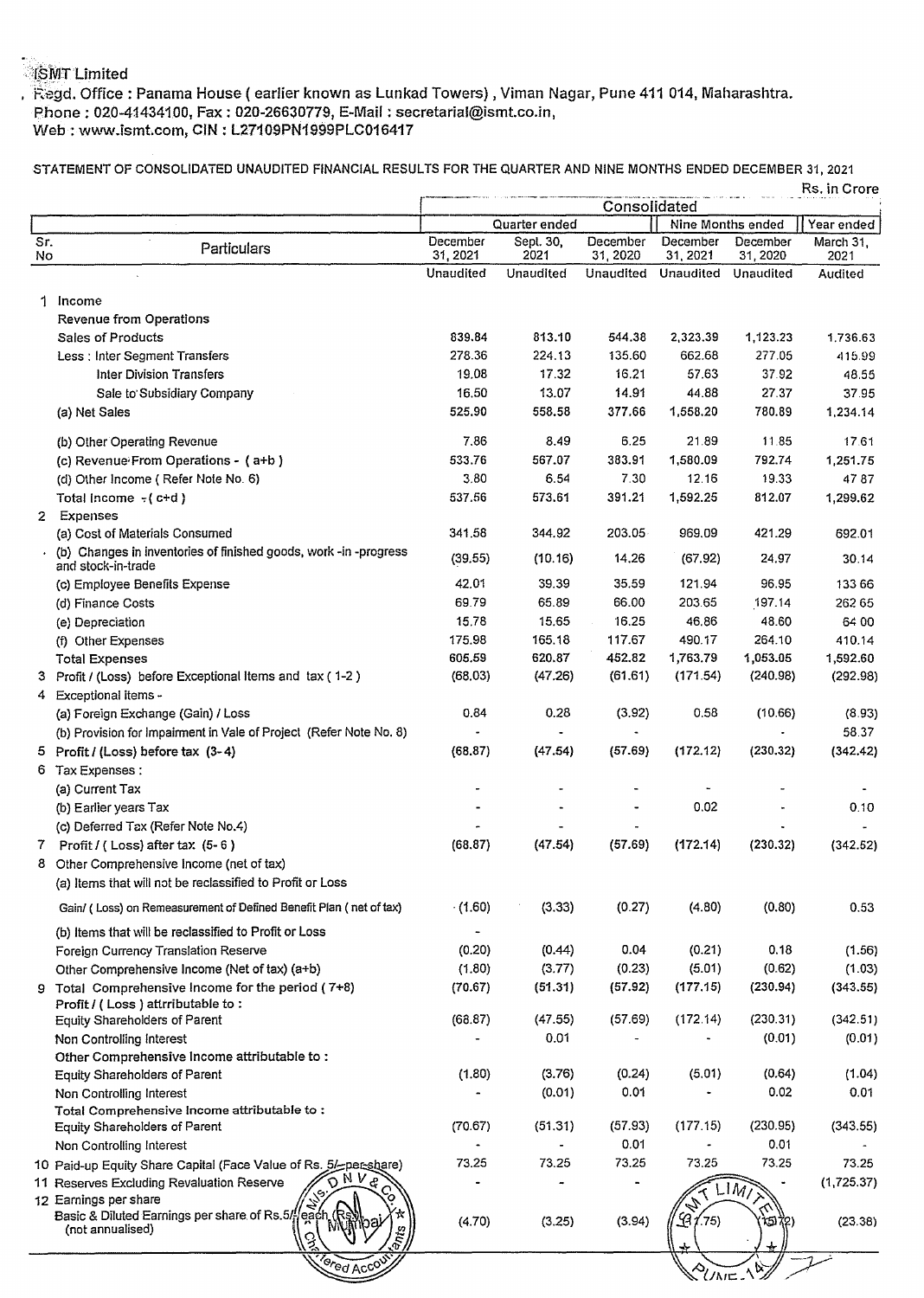#### ISMT Limited

SEGMENT WISE CONSOLIDATED UNAUDITED FINANCIAL RESULTS FOR THE QUARTER AND NINE MONTHS YEAR ENDED DECEMBER 31, 2021.  $R_{\rm B}$ .  $\sim$ 

|          |                                                                                                                                                 |                       |                   |                       |                       |                          | res, in Grore     |
|----------|-------------------------------------------------------------------------------------------------------------------------------------------------|-----------------------|-------------------|-----------------------|-----------------------|--------------------------|-------------------|
|          |                                                                                                                                                 | Consolidated          |                   |                       |                       |                          |                   |
|          |                                                                                                                                                 |                       | Quartor ended     |                       |                       | <b>Nine Months ended</b> | Year ended        |
| Sг<br>No | <b>Particulars</b>                                                                                                                              | December.<br>31, 2021 | Sept. 30,<br>2021 | December.<br>31, 2020 | December.<br>31, 2021 | December.<br>31, 2020    | March 31.<br>2021 |
|          |                                                                                                                                                 | Unaudited             | Unaudited         | <b>Unaudited</b>      | <b>Unaudited</b>      | Unaudited                | Audited           |
|          |                                                                                                                                                 |                       |                   |                       |                       |                          |                   |
| 1        | <b>Segment Revenue</b>                                                                                                                          |                       |                   |                       |                       |                          |                   |
|          | a) Gross Sales - Tube                                                                                                                           | 425.62                | 394.35            | 275.00                | 1.140.99              | 615.57                   | 90103             |
|          | Less: Inter Division                                                                                                                            | 19.08                 | 17.32             | 16.21                 | 57.63                 | 3792                     | 48.55             |
|          | : Sale to Subsidiary Company                                                                                                                    | 16.50                 | 13.07             | 14.91                 | 44.88                 | 27.37                    | 37.95             |
|          |                                                                                                                                                 |                       |                   |                       |                       |                          |                   |
|          | Sub total                                                                                                                                       | 390.04                | 363.96            | 243.88                | 1,038.48              | 550.28                   | 814.53            |
|          |                                                                                                                                                 |                       |                   |                       |                       |                          |                   |
|          | b) Gross Sales - Steel                                                                                                                          | 414.22                | 418.75            | 269.38                | 1.182.40              | 507.66                   | 835.60            |
|          | Less: Inter Segment                                                                                                                             | 278.36                | 224.13            | 135.60                | 662.68                | 277.05                   | 415.99            |
|          |                                                                                                                                                 |                       |                   |                       |                       |                          |                   |
|          | Sub total                                                                                                                                       | 135.86                | 194.62            | 133.78                | 519.72                | 230.61                   | 419.61            |
|          |                                                                                                                                                 |                       |                   |                       |                       |                          |                   |
|          | 2 Total Segment Revenue                                                                                                                         | 525.90                | 558.58            | 377.66                | 1,558.20              | 780.89                   | 1,234.14          |
|          |                                                                                                                                                 |                       |                   |                       |                       |                          |                   |
|          | <b>Segment Results</b><br>Profit / (Loss) after Depreciation and Before Finance Costs<br>& Exceptional items, Unallocable income (net) and Tax. |                       |                   |                       |                       |                          |                   |
|          | a) Tube                                                                                                                                         | (5.74)                | 8.72              | (2.34)                | 5.95                  | (33.55)                  | (34.14)           |
|          |                                                                                                                                                 |                       | 10.87             | 2.84                  |                       |                          |                   |
|          | b) Steel *                                                                                                                                      | 7.73                  |                   |                       | 35.55                 | (18.98)                  | (12.12)           |
|          | Total                                                                                                                                           | 1.99                  | 19.59             | 0.50                  | 41.50                 | (52.53)                  | (46.26)           |
|          | Less: Finance Costs                                                                                                                             | 69.79                 | 65.89             | 66.00                 | 203,65                | 197.14                   | 262.65            |
|          | : Exceptional items                                                                                                                             |                       |                   |                       |                       |                          |                   |
|          | - Foreign Exchange (Gain) / Loss                                                                                                                | 0.84                  | 0.28              | (3.92)                | 0.58                  | (10.66)                  | (8.93)            |
|          | -Provision for Impairment in Value of Project (Refer Note No. 8)                                                                                |                       |                   |                       |                       |                          | 58.37             |
|          | Add: Unallocable Income                                                                                                                         | (0.23)                | (0.96)            | 3.89                  | (9.39)                | 8.69                     | 15.93             |
|          | (Net of Unallocable Expenses)                                                                                                                   |                       |                   |                       |                       |                          |                   |
|          |                                                                                                                                                 |                       |                   |                       |                       |                          |                   |
|          | Total Profit / (Loss) Before Tax                                                                                                                | (68.87)               | (47.54)           | (57.69)               | (172.12)              | (230.32)                 | (342.42)          |
|          |                                                                                                                                                 |                       |                   |                       |                       |                          |                   |
|          | Less: Tax Expenses                                                                                                                              |                       |                   |                       |                       |                          |                   |
|          | Current Tax                                                                                                                                     |                       |                   |                       |                       |                          |                   |
|          | Earlier years                                                                                                                                   |                       |                   |                       | 0.02                  |                          | 0.10              |
|          | Deferred Tax (Refer Note No. 4)                                                                                                                 |                       |                   |                       |                       |                          |                   |
|          | Total Profit / (Loss) After Tax                                                                                                                 | (68.87)               | (47.54)           | (57.69)               | (172.14)              | (230.32)                 | (342.52)          |
|          | 3 Capital Employed<br><b>Segment Assets</b>                                                                                                     |                       |                   |                       |                       |                          |                   |
|          | a) Tube                                                                                                                                         | 1,458.89              | 1,426.29          | 1,316.25              | 1,458.89              | 1,316.25                 | 1,351.80          |
|          | b) Steel                                                                                                                                        | 442.19                | 484.97            | 420.81                | 442.19                | 420.81                   | 459.16            |
|          | c) Unallocable                                                                                                                                  | 490.38                | 507.26            | 634.24                | 490.38                | 634.24                   | 496.91            |
|          |                                                                                                                                                 | 2,391.46              | 2,418.52          | 2,371.30              | 2,391.46              | 2,371.30                 | 2,307.87          |
|          | <b>Total Assets</b>                                                                                                                             |                       |                   |                       |                       |                          |                   |
|          | <b>Segment Liabilities</b>                                                                                                                      | 144.10                | 141.53            | 131.81                | 144.10                | 131.81                   | 122.73            |
|          | a) Tube                                                                                                                                         |                       |                   |                       |                       |                          |                   |
|          | b) Steel                                                                                                                                        | 186.31                | 193.44            | 102.95                | 186,31                | 102.95                   | 113.62            |
|          | c) Unallocable                                                                                                                                  | 3,696.13              | 3,647.96          | 3,481.87              | 3.696.13              | 3,481.87                 | 3,529.45          |
|          | <b>Total Liabilites</b>                                                                                                                         | 4,026.54              | 3,982.93          | 3,716.63              | 4,026.54              | 3,716.63                 | 3,765.80          |
|          |                                                                                                                                                 |                       |                   |                       |                       |                          |                   |

\* Includes profit on steel captively consumed by Tube Segment *\..\_.-!* 



/ / Ø **PUNE**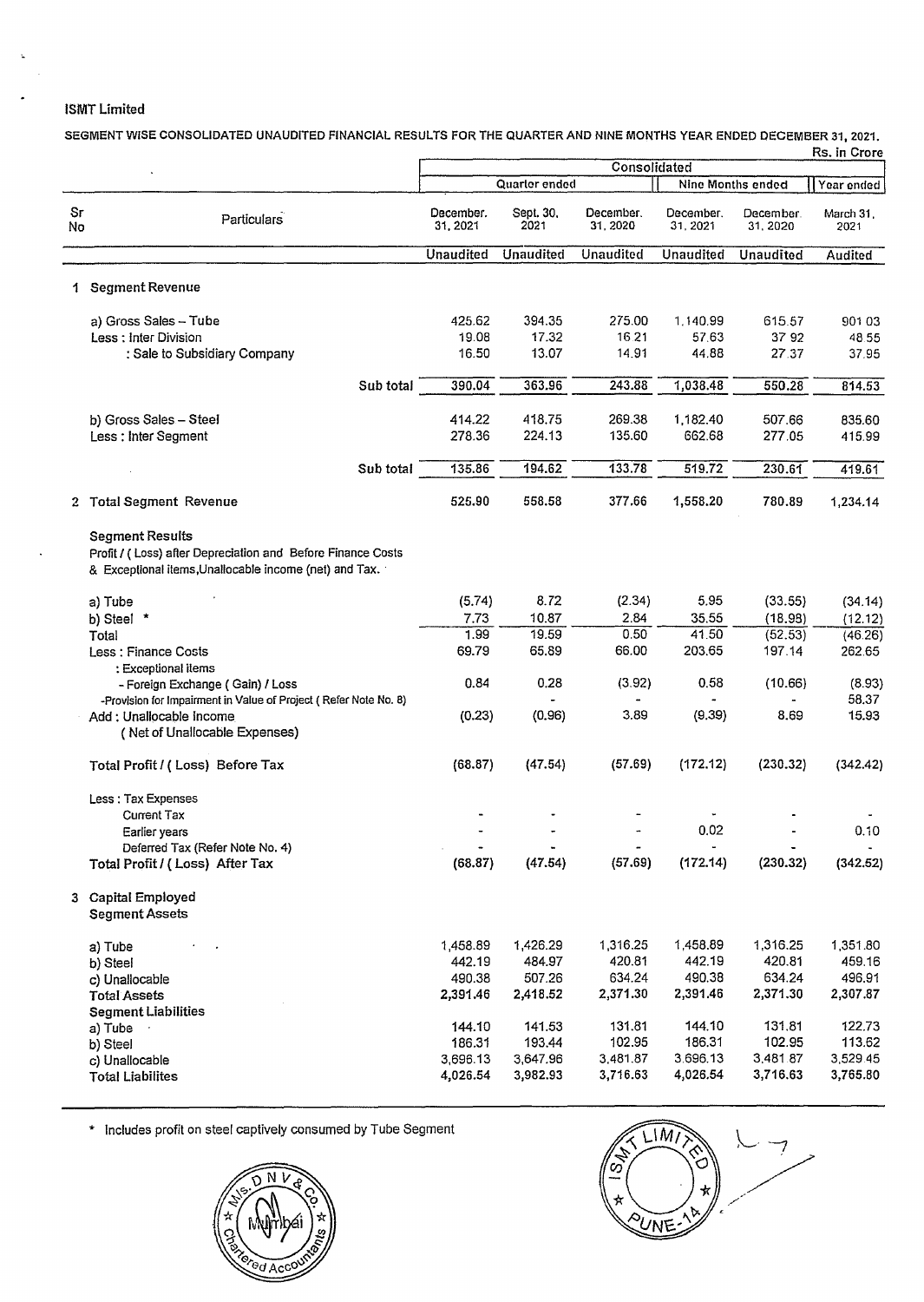#### NOTES ON CONSOLIDATED UNAUDITED FINANCIAL RESULTS FOR THE QUARTER AND NINE MONTHS ENDED DECEMBER 31, 2021.

- 1. The Parent Company, through its subsidiary, has invested in Structo Hydraulics AB Sweden (SHAB) and recognised Goodwill on Consolidation of Rs 23.48 Crore in the consolidated financial Results. SHAB has been incurring losses and its net worth is also eroded due to continuing losses. COVID has impacted businesses across the globe including Europe. However, no provision for impairment has been made in respect of Goodwill on Consolidation by the Group, being this investment is in the nature of forward integration and considered Strategic, Long Term. The financial effect, if any, of the same on consolidated net loss for the quarter and nine months ended December 31, 2021, is not ascertainable.
- 2. i) Maharashtra Electricity Regulatory Commission (MERC) had disallowed Parent Company's petition regarding banking of energy facility under Energy Banking Agreement (EBA) vide its orders dated June 20, 2014 and January 12, 2015. The Parent Company filed an appeal before the Appellate Tribunal for Electricity (APTEL) against the said order which was dismissed by the APTEL vide their order dated April 1, 2016. The Parent Company's appeal, challenging the APTEL order is pending before the Hon'ble Supreme Court. The Parent Company had accrued EBA benefit aggregating to Rs. 49.97 Crore upto March 31, 2014, of which amount outstanding as on December 31,2021 is Rs. 39.53 Crore, representing excess energy charges paid to Maharashtra State Electricity Distribution Company Limited (MSEDCL) on account of non-availability of banking of energy facility. There has been no further accrual since April 1, 2014 on account of suspension of operation of power plant.

Being a sub-judice matter, it is not possible to reasonably or reliably determine the recoverable amount; hence the receivable from MSEDCL is measured as at December 31, 2021 at the carrying amount of Rs.39.53 Crore. The financial effect, if any, of the same on the consolidated net loss for the quarter and nine months ended December 31, 2021, is not ascertainable.

ii) Considering prevailing uncertainties of operating the 40 MW Captive Power Plant (CPP) at Chandrapur, Maharashtra or disposing it as going concern or otherwise and pending outcome of supreme court decision as referred above, it is not possible to reasonably or reliably determine the recoverable amount and consequently to ascertain whether there is any impairment of the CPP as required by lnd AS 36 "Impairment of Assets". The Parent Company has been taking adequate steps for maintaining the equipment to preserve the value. Hence the aforesaid asset is measured as at December 31, 2021 at the carrying amount of Rs 223.97 Crore. The financial effect, if any, of the same on the consolidated net loss for the quarter and nine months ended December 31, 2021, is not ascertainable

- 3. As per lnd AS- 12 "Income Taxes", Minimum Alternate Tax (MAT) credit (unused tax credit) is regarded as Deferred Tax Assets and the same shall be recognised to the extent that it has become probable that future taxable profit will be available against which the unused tax credit can be utilised. In view of Business uncertainties and pending debt resolution, it is difficult for the Parent Company to fairly ascertain the probable future taxable profit against which MAT Credit can be utilized. Accordingly, the unabsorbed MAT credit, if any, out of the total MAT Credit of Rs. 82.05 Crore as at December 31, 2021, shall be charged in the Statement of Profit and Loss to the extent it lapses in the respective years and subject to review of the same once the Parent Company opts for options permitted under section 115BAA of the Income Tax Act, 1961.
- 4. Deferred Tax Asset in respect of carried forward losses is recognized to the extent of Deferred Tax Liability.



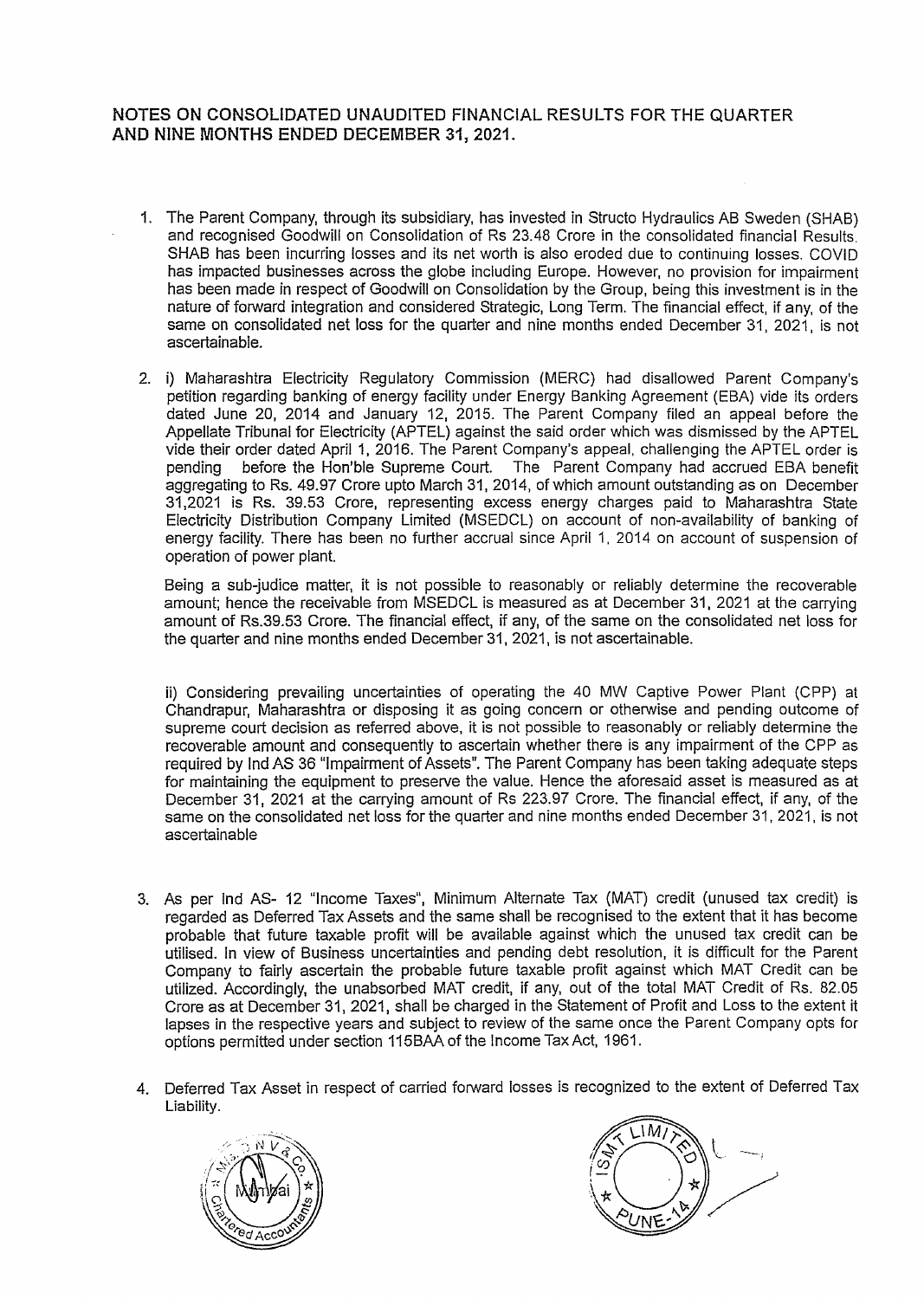5. The Banks of the Parent Company had pursued various schemes for Debt Resolution - the Banks initially contemplated restructuring which was approved by JLM but could not be concluded at Banks end. The Banks then opted for OSDR and despite successful conclusion of the OSDR resulting in identification of the investor, OSDR could not be implemented due to RBI Circular dated February12, 2018 scrapping all their schemes for stressed assets. The Banks then agreed to take up assignment of debt as Resolution Plan in terms of the aforesaid Circular, pursuant to which bulk of Bank Debt was assigned to Asset Reconstructing Companies (ARCs). Accordingly, balance unresolved Bank Debt amounts to about 25 % of Total Debt. Assignment of further debt could not be implemented due to outbreak of Covid in March 2020.The Parent Company is now proposing to raise equity and debt towards resolution of debt by way of a One Time Settlement {"OTS") and accordingly the Parent Company has signed a "Share Subscription Agreement' and an "Unsecured Loan Agreement" with Kirloskar Ferrous Industries Limited on November 25, 2021. The Parent Company has signed OTS Agreement subsequent to the quarter with all the lenders for amount of Rs. 670 Crores towards settlement of 100% debt of all the Lenders.

Lenders of the Parent Company had signed Inter Creditor Agreement as per the RBI guidelines for resolution of the debt of the Parent Company on sustainable basis including inter alia waiver of overdue/ penal/ compound interest. The Parent Company has continued to make payments to lenders as mutually agreed. Pending Restructuring /OTS, the amounts paid are being adjusted against the Principal outstanding of respective lenders and will be finally adjusted as per the terms of the restructuring /OTS

Notwithstanding the OTS Agreement, interest on the loans has been provided as per the terms of sanction of the respective banks on simple interest basis (excluding overdue / penal and compounding of interest). The financial effect of OTS Agreement will be given in the books of accounts upon OTS implementation.

- 6. Other Income for the year ended March 31, 2021 includes: i) Provisions/Payables no longer required written back Rs. 22.08 Crore. ii) Insurance Claim Rs. 4.38 Crore. iii) Reversal of Expected Credit Loss Rs. 3.69 Crore. iv) Refund of Managerial Remuneration Rs. 5.04 Crore.
- 7. Despite the consolidated net loss, the Group has always been operationally profitable (positive EBIDTA). The Group's operations and revenue during the current period of nine months has improved and EBIDTA for the nine months has also increased as compared to EBIDTA of the same period of previous year. The Group also benefits from Atmanirbhar policies of the Government including continuation of Anti Dumping Duty on import of seamless tubes from China. Debt resolution by way of OTS Agreement with all the lenders, as mentioned in Note No. 5 herein above is inter alia expected to address the negative net worth of the Group thereby enlarging the business opportunities including participation in Government tenders. Accordingly the Group has continued to prepare its consolidated financial results on 'Going Concern Basis'.
- 8. Tridem Port and Power Company Private Limited (TPPCL), the wholly owned subsidiary of the Parent Company, along with its subsidiaries had proposed to set up a thermal power project and captive port in Tamil Nadu. TPPCL had obtained the approvals for the projects including acquisition of land but no construction activity had commenced. However, on account of subsequent adverse developments, the TPPCL had decided not to pursue these projects. The COVID pandemic is expected to have wide ranging long term impact on project activity and greenfield projects like TPPCL's would be particularly affected.

TPPCL has obtained project valuation report from independent valuer for determining the value of the project and recoverable amount thereof as at March 31, 2021 for assessment of impairment loss, if any, as required by Jnd AS 36 "Impairment of Assets"

Considering present status of the project, prevailing power sector scenario, long lasting impact of Covid pandemic on the project, it is not possible to reasonably or reliably determine the recoverable amount. Nevertheless after due consideration by the Board of the Parent Company notwithstanding the uncertainties has on best possible estimate basis and after considering the valuation referred to in the preceding paragraph made provision for impairment loss of Rs.58.37 Crore of the amount invested in TPPCL Project as at March 31, 2021 as per Ind AS 36 "Impairment of Assets". The same is disclosed as Exceptional Item "in the audited consolidated financial results for the year ended